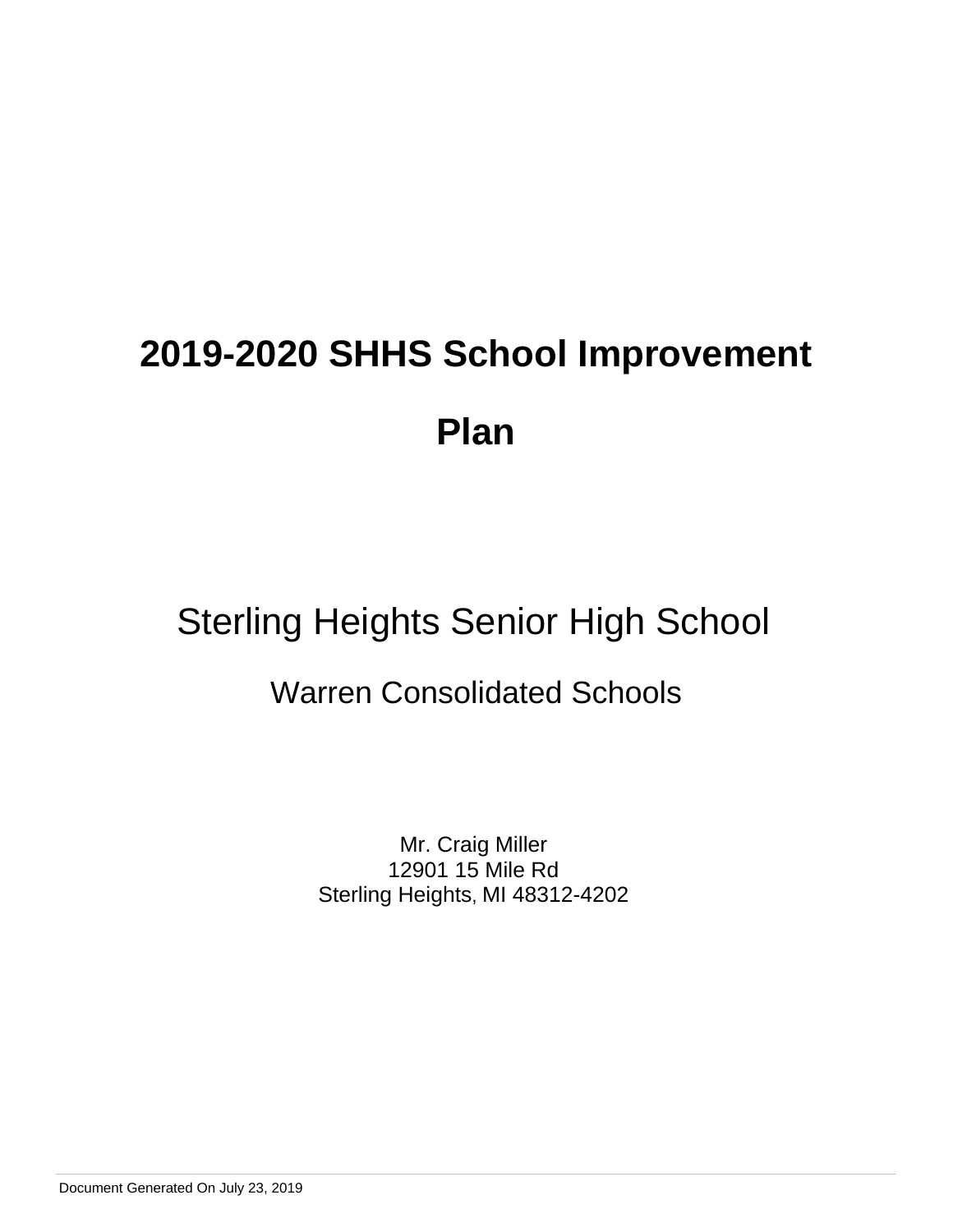### **TABLE OF CONTENTS**

| Goal 1: Promote College and Career Readiness by increasing achievement in English Language Arts by meeting the    |  |
|-------------------------------------------------------------------------------------------------------------------|--|
| Goal 2: Promote College and Career Readiness by increasing achievement in Science by meeting the needs of all     |  |
| Goal 3: Promote College and Career Readiness by increasing achievement in Mathematics by meeting the needs of all |  |
| Goal 4: Promote College and Career Readiness by increasing achievement in Social Studies by meeting the needs of  |  |
|                                                                                                                   |  |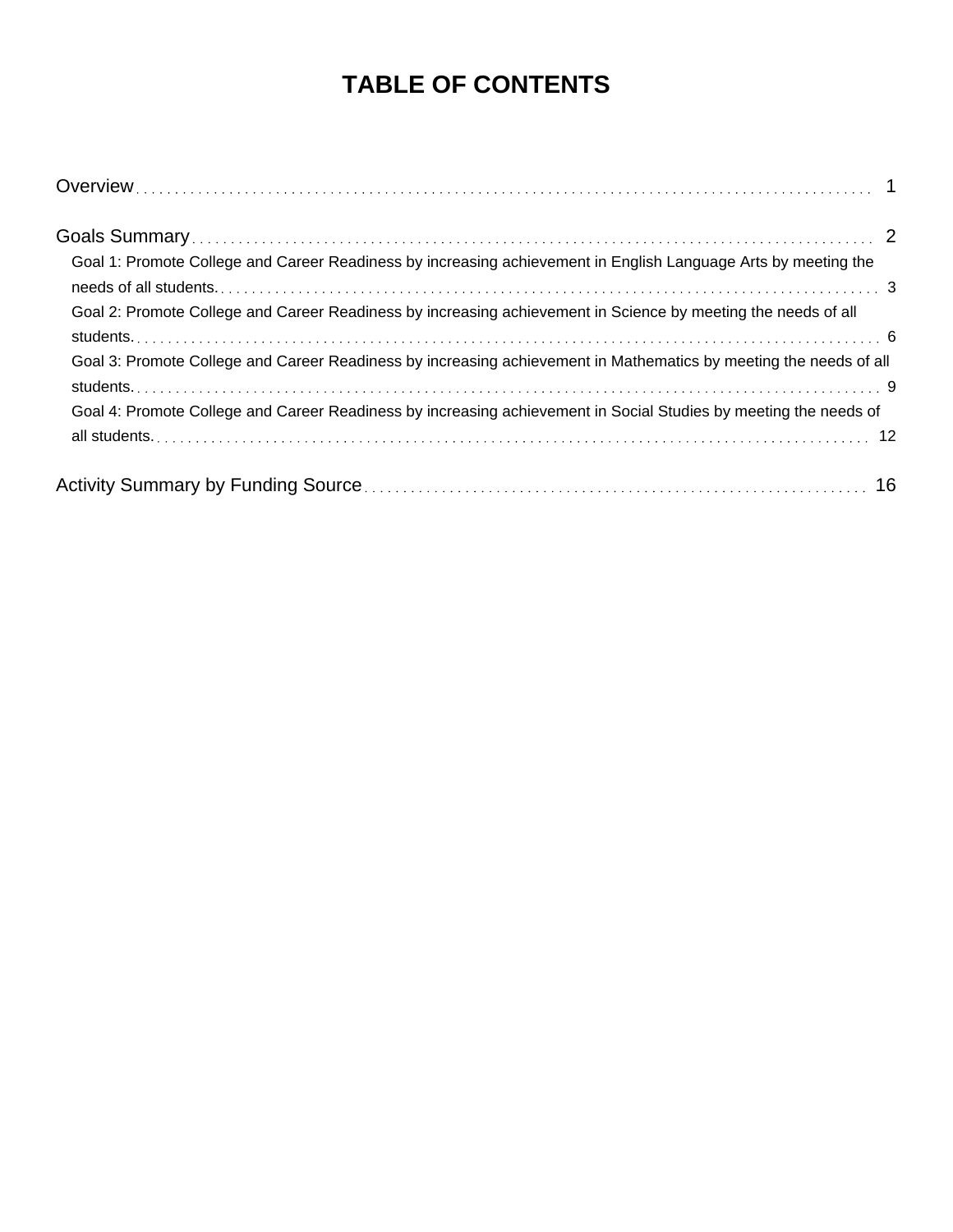Sterling Heights Senior High School

### **Overview**

### **Plan Name**

2019-2020 SHHS School Improvement Plan

### **Plan Description**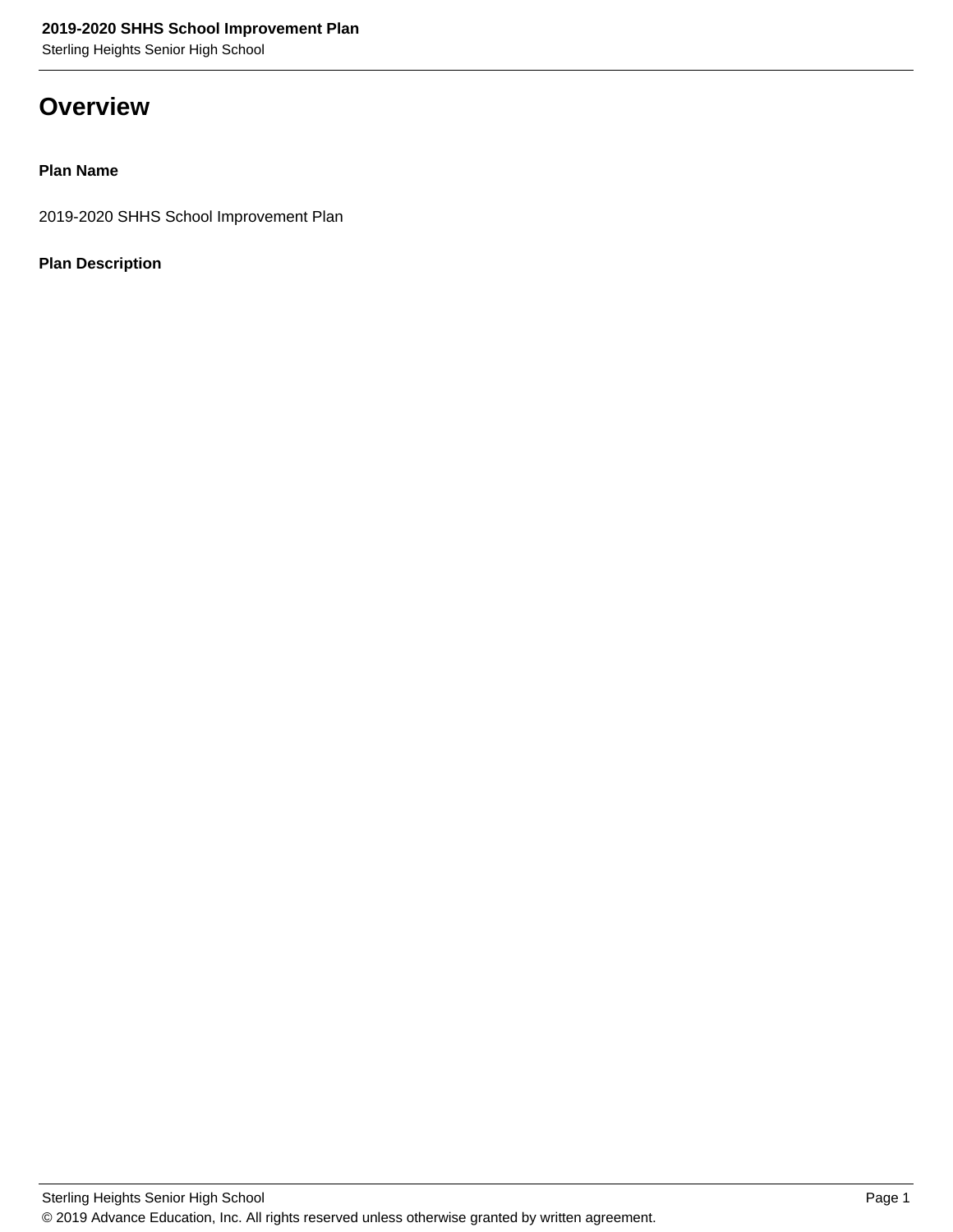### **Goals Summary**

**The following is a summary of the goals encompassed in this plan. The details for each goal are available in the next section.**

| #        | Goal Name                                                                                                                                | Goal Details                                     | Goal Type | <b>Total Funding</b> |
|----------|------------------------------------------------------------------------------------------------------------------------------------------|--------------------------------------------------|-----------|----------------------|
|          | Promote College and Career Readiness by<br>increasing achievement in English Language Arts<br>by meeting the needs of all students.      | Objectives: 1<br>Strategies: 4<br>Activities: 13 | Academic  | 1\$0                 |
| <u>2</u> | Promote College and Career Readiness by<br>increasing achievement in Science by meeting the<br>needs of all students.                    | Objectives: 1<br>Strategies: 4<br>Activities: 8  | Academic  | 1\$0                 |
| 13       | Promote College and Career Readiness by<br>Increasing achievement in Mathematics by meeting Strategies: 4<br>lthe needs of all students. | Objectives: 1<br>Activities: 11                  | Academic  | \$0                  |
| 14       | Promote College and Career Readiness by<br>increasing achievement in Social Studies by<br>meeting the needs of all students.             | Objectives: 1<br>Strategies: 4<br>Activities: 8  | Academic  | \$0                  |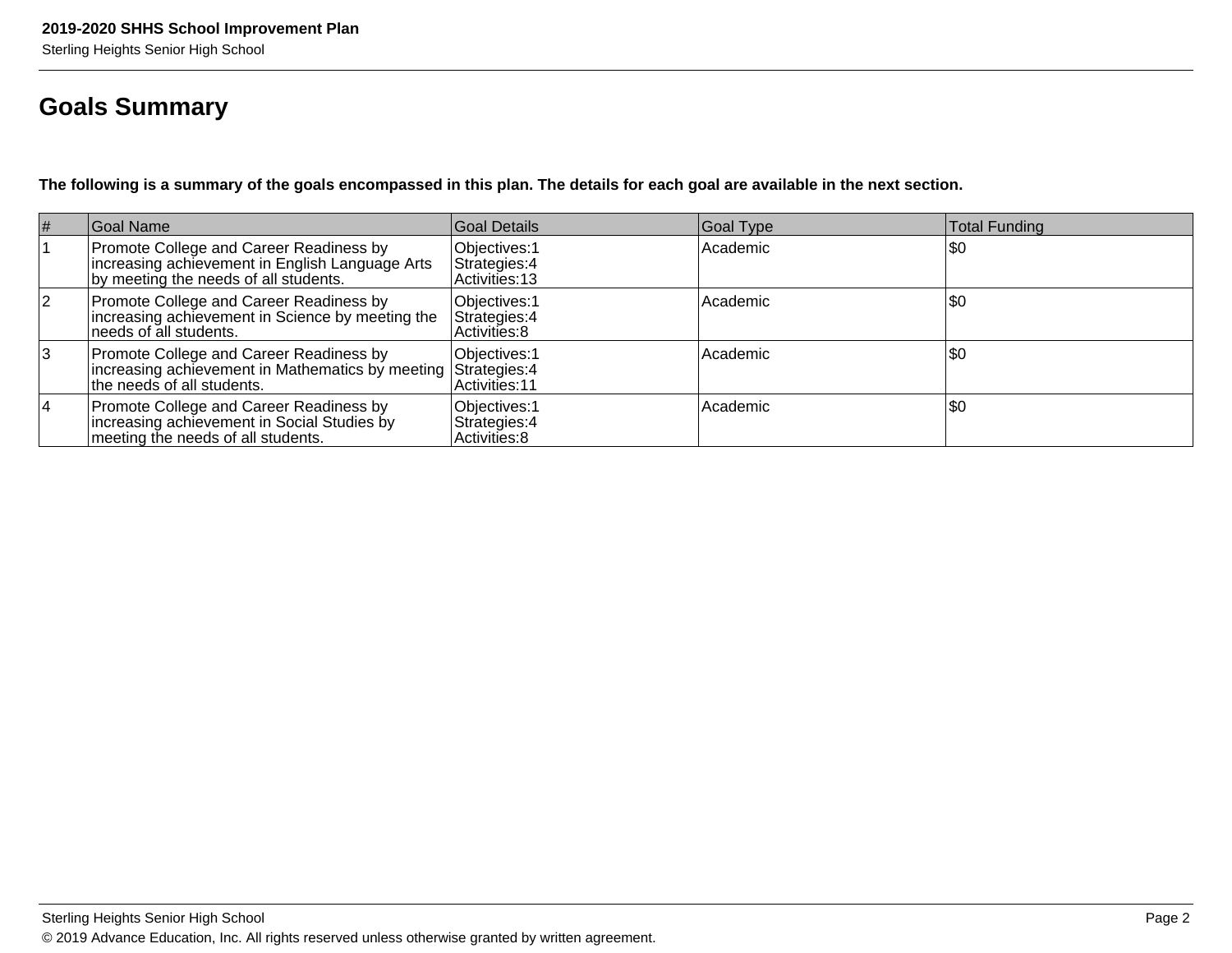### **Goal 1: Promote College and Career Readiness by increasing achievement in English LanguageArts by meeting the needs of all students.**

### **Measurable Objective 1:**

85% of All Students will demonstrate a proficiency in the realm of mechanics in English Language Arts by 06/14/2024 as measured by state assessments.

### **Strategy 1:**

Professinal Learning Communities - Staff will collaborate as a professional learning community to strengthen the vertical and horizontal alignment between curriculum, instruction and assessment practices in all core and elective content areas.

Category:

Research Cited: Professional Learning Communities at Work, R. DuFour (1998); Whatever It Takes, R. DuFour (2004); Learning by Doing, T. Many (2012); ResultsNOW, M. Schmoker;;Tier I: The Forgotten Tier, J. Allain (2011); Visual Learning, J. Hattie (2009); Common Formative Assessment, Bailey and Jakicic (2014).

Stewart, Mark Allen. 2004 "The Peterson's Ultimate ACT Assessment Tool Kit" recomends introduction and frequent use of academic words which students need toknow for success on standardized tests.

Tier: Tier 1

| Activity - PD: Data Analysis/Dialogues                   | Activity<br><b>Type</b>                                                                                  | Tier | Phase            | Begin Date End Date           | Resource<br>Assigned | Source Of<br><b>IFunding</b>       | Staff<br>Responsibl                              |
|----------------------------------------------------------|----------------------------------------------------------------------------------------------------------|------|------------------|-------------------------------|----------------------|------------------------------------|--------------------------------------------------|
| Create, implement, analyze results of common assessments | Professiona Tier 1<br>I Learning,<br>Evaluation,<br>Implementa<br>tion,<br>Teacher<br>Collaborati<br>∣on |      | <b>IEvaluate</b> | $ 09/26/2018 06/12/2020 $ \$0 |                      | No Funding SHHS<br><b>Required</b> | ladmin/teac<br> hing<br>staff/WCS<br><b>CITS</b> |

| Activity - PD - What We Teach; How We Teach                                                                                               | Activity<br>Type                      | lTier | <b>IPhase</b> | Begin Date End Date         | <b>Resource</b><br><b>Assigned</b> | lSource Of<br>IFundina | <b>Staff</b><br><b>Responsibl</b>                                             |
|-------------------------------------------------------------------------------------------------------------------------------------------|---------------------------------------|-------|---------------|-----------------------------|------------------------------------|------------------------|-------------------------------------------------------------------------------|
| Participate in timely PLC meetings following district framework<br>and monitoring tools, planning of implementation of CITW<br>strategies | <b>Professiona</b> Tier 1<br>Learning |       | Ilmplement    | 08/28/2019  06/12/2020  \$0 |                                    | lOther                 | <b>ISHHS</b><br>∣Admin/Instr_<br><b>luctional</b><br>Staff/WCS<br><b>CITS</b> |

Sterling Heights Senior High School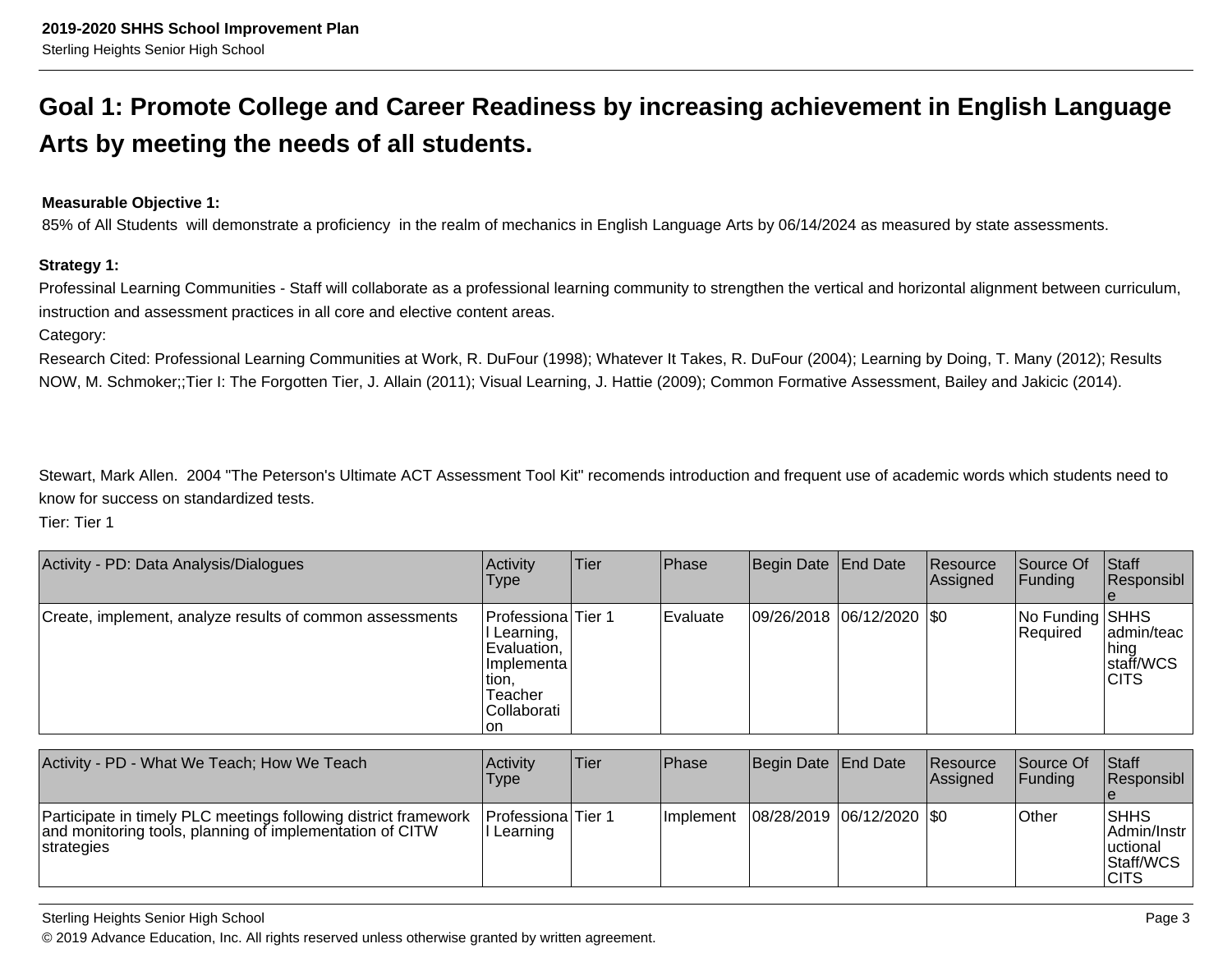Sterling Heights Senior High School

| Activity - PLC Minutes/Agendas                                                                                   | Activity<br><b>Type</b>                 | lTier | Phase          | Begin Date End Date         | <b>Resource</b><br><b>Assigned</b> | lSource Of<br>IFundina             | <b>Staff</b><br>Responsibl                                                   |
|------------------------------------------------------------------------------------------------------------------|-----------------------------------------|-------|----------------|-----------------------------|------------------------------------|------------------------------------|------------------------------------------------------------------------------|
| Staff participating in PLC will provide minutes and agendas for<br>all PLC department and subcommittee meetings. | <b>ProfessionalTier 1</b><br>I Learning |       | <b>Monitor</b> | 08/28/2019  06/12/2020  \$0 |                                    | No Funding SHHS<br><b>Required</b> | IAdmin.<br><i>Ilnstructiona</i><br><sup>I</sup> I Staff.<br><b>IWCS CITS</b> |

| Activity - PD - Writing Across the Curriculum                                                          | Activity<br>Type               | Tier | <b>IPhase</b>    | Begin Date End Date           | Resource<br><b>Assigned</b> | Source Of<br>IFundina              | <b>Staff</b><br>Responsibl                                                |
|--------------------------------------------------------------------------------------------------------|--------------------------------|------|------------------|-------------------------------|-----------------------------|------------------------------------|---------------------------------------------------------------------------|
| Revise and refine the writing across the curriculum process to<br>staff in small group PLC committees. | Professiona Tier 1<br>Learning |      | Getting<br>Ready | $ 08/28/2019 06/12/2020 $ \$0 |                             | No Funding All<br><b>IRequired</b> | instructiona  <br>$\vert$ staff to be $\vert$<br>lled by ELA I<br>Istaff. |

| Activity - Writing Across the Curriculum                                       | Activity<br><b>Type</b>     | <b>Tier</b> | <b>Phase</b> | Begin Date End Date         | Resource<br>Assigned | Source Of<br><b>IFundina</b>            | <b>Staff</b><br><b>Responsibl</b> |
|--------------------------------------------------------------------------------|-----------------------------|-------------|--------------|-----------------------------|----------------------|-----------------------------------------|-----------------------------------|
| Students will use the writing strategies presented by the ELA<br>staff in PLC. | Implementa Tier 1<br>ltion. |             | Ilmplement   | 08/28/2019  06/12/2020  \$0 |                      | $ No$ Funding $ All$<br><b>Required</b> | linstructional<br>I staff         |

### **Strategy 2:**

Research-Based Tier II & III Interventions - Teachers will support supplemental instruction for identified students provided by intervention staff. Consultation/coaching on positive behavioral and academic interventions for individualized support for students

### Category:

Research Cited: Whatever It Takes, R. DuFour (2004); Learning by Doing, T. Many (2012); Results NOW, M. Schmoker; Tier I: The Forgotten Tier, J. Allain (2011);Visual Learning, J. Hattie (2009); Common Formative Assessment, Bailey and Jakicic (2014).

| Activity - Silent Sustained Reading                                                                               | Activity<br>'Type'          | Tier | <b>IPhase</b>     | Begin Date End Date |                               | <b>Resource</b><br><b>Assigned</b> | <b>Source Of</b><br><b>IFundina</b> | Staff<br><b>Responsibl</b> |
|-------------------------------------------------------------------------------------------------------------------|-----------------------------|------|-------------------|---------------------|-------------------------------|------------------------------------|-------------------------------------|----------------------------|
| Students will be provided a minimum of 30 minutes of silent<br>sustained reading weekly in their English classes. | Implementa Tier 2<br>ltion. |      | <b>Ilmplement</b> |                     | 08/28/2019   06/12/2020   \$0 |                                    | No Funding English<br>l Reauired    | Iteachers                  |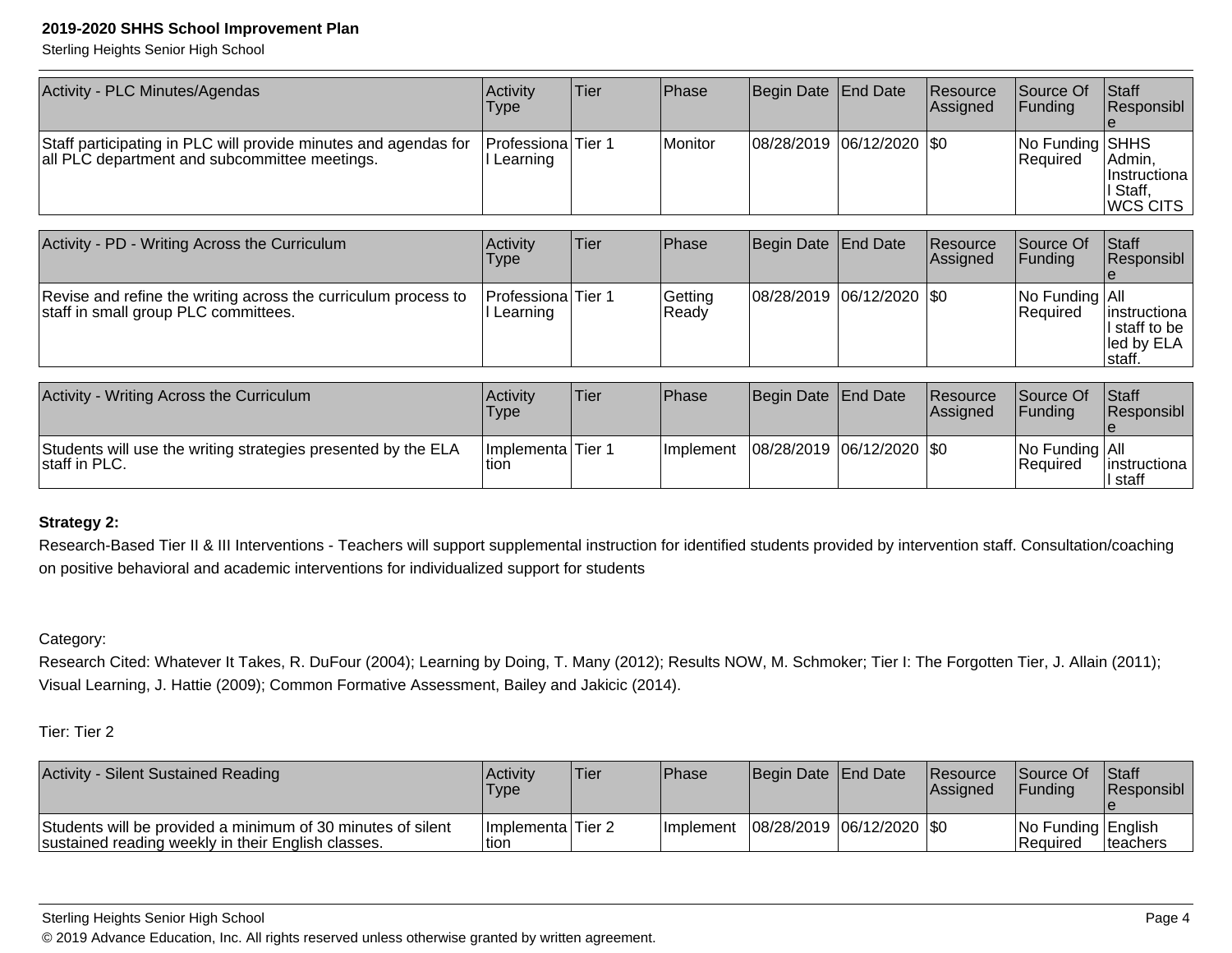Sterling Heights Senior High School

| <b>Activity - Close and Critical Reads</b>                                                                                                                        | Activity<br>Type                                       | <b>Tier</b>       | Phase        | Begin Date        | <b>End Date</b>  | Resource<br> Assigned | Source Of<br> Funding       | Staff<br> Responsibl                       |
|-------------------------------------------------------------------------------------------------------------------------------------------------------------------|--------------------------------------------------------|-------------------|--------------|-------------------|------------------|-----------------------|-----------------------------|--------------------------------------------|
| Students will participate in Close and Critical Reading activities<br>across all content areas throughout the year.                                               | Implementa<br>ltion.                                   | Tier 2            | Implement    | 08/28/2019        | 06/12/2020       | 1\$0                  | No Funding All<br>Required  | IInstructiona<br>∣ Staff<br>lMembers       |
| Activity - Informational Text                                                                                                                                     | Activity<br>Type                                       | Tier              | Phase        | <b>Begin Date</b> | <b>End Date</b>  | Resource<br>Assigned  | Source Of<br> Funding       | <b>Staff</b><br>Responsibl                 |
| Students will be engaged in weekly activities to learn strategies   Implementa<br>to read text for informational purposes as related to the content tion<br>area. |                                                        | Tier 1            | Implement    | 08/28/2019        | 06/12/2020  \$0  |                       | No Funding All<br>Required  | Instructiona<br>∣ Staff                    |
| Activity - Implement MTSS Process and Intervention Team                                                                                                           | Activity<br><b>Type</b>                                | Tier              | <b>Phase</b> | Begin Date        | <b>End Date</b>  | Resource<br> Assigned | Source Of<br>Funding        | Staff<br> Responsibl                       |
| Team meetings to develop action plans for struggling students.                                                                                                    | Evaluation,<br><b>Behavioral</b><br>Support<br>Program | Tier <sub>2</sub> | Evaluate     | 08/28/2019        | 06/12/2020   \$0 |                       | No Funding SHHS<br>Required | ladministrati<br>on/instructi<br>lon staff |
|                                                                                                                                                                   | $\sim$ $\sim$ $\sim$                                   |                   |              |                   |                  |                       |                             |                                            |

| <b>Activity - ELA Builder Classes</b>                                          | Activity<br><b>Type</b>    | 'Tier | <b>Phase</b>      | Begin Date End Date |                             | <b>Resource</b><br><b>Assigned</b> | Source Of<br>Funding | Staff<br><b>Responsibl</b>             |
|--------------------------------------------------------------------------------|----------------------------|-------|-------------------|---------------------|-----------------------------|------------------------------------|----------------------|----------------------------------------|
| Reading comprehension and vocabulary building class for<br>struggling readers. | Implementa Tier 2<br>ltion |       | <b>Ilmplement</b> |                     | 08/28/2019  06/12/2020  \$0 |                                    | l Reauired           | No Funding   Professiona  <br>II staff |

### **Strategy 3:**

Instructional Coaching - Departmental staff will be placed into cycles with the Language Acquisition Specialist who will address the various needs of staff concerningstudent language initiatives.

Category: Learning Support Systems

Research Cited: Laura M. Desimone & Katie Pak (2016) Instructional Coaching as High-Quality Professional Development, Theory Into Practice, 56:1, 3-12, DOI: 10.1080/00405841.2016.1241947

Tier: Tier 1

| Activity - PD: Vocabulary Activities | Activity<br>'Type | <b>Tier</b> | <b>Phase</b> | Begin Date End Date |  | <b>Resource</b><br> Assigned | Source Of<br><b>Funding</b> | <b>Staff</b><br>Responsibl |
|--------------------------------------|-------------------|-------------|--------------|---------------------|--|------------------------------|-----------------------------|----------------------------|
|--------------------------------------|-------------------|-------------|--------------|---------------------|--|------------------------------|-----------------------------|----------------------------|

Sterling Heights Senior High School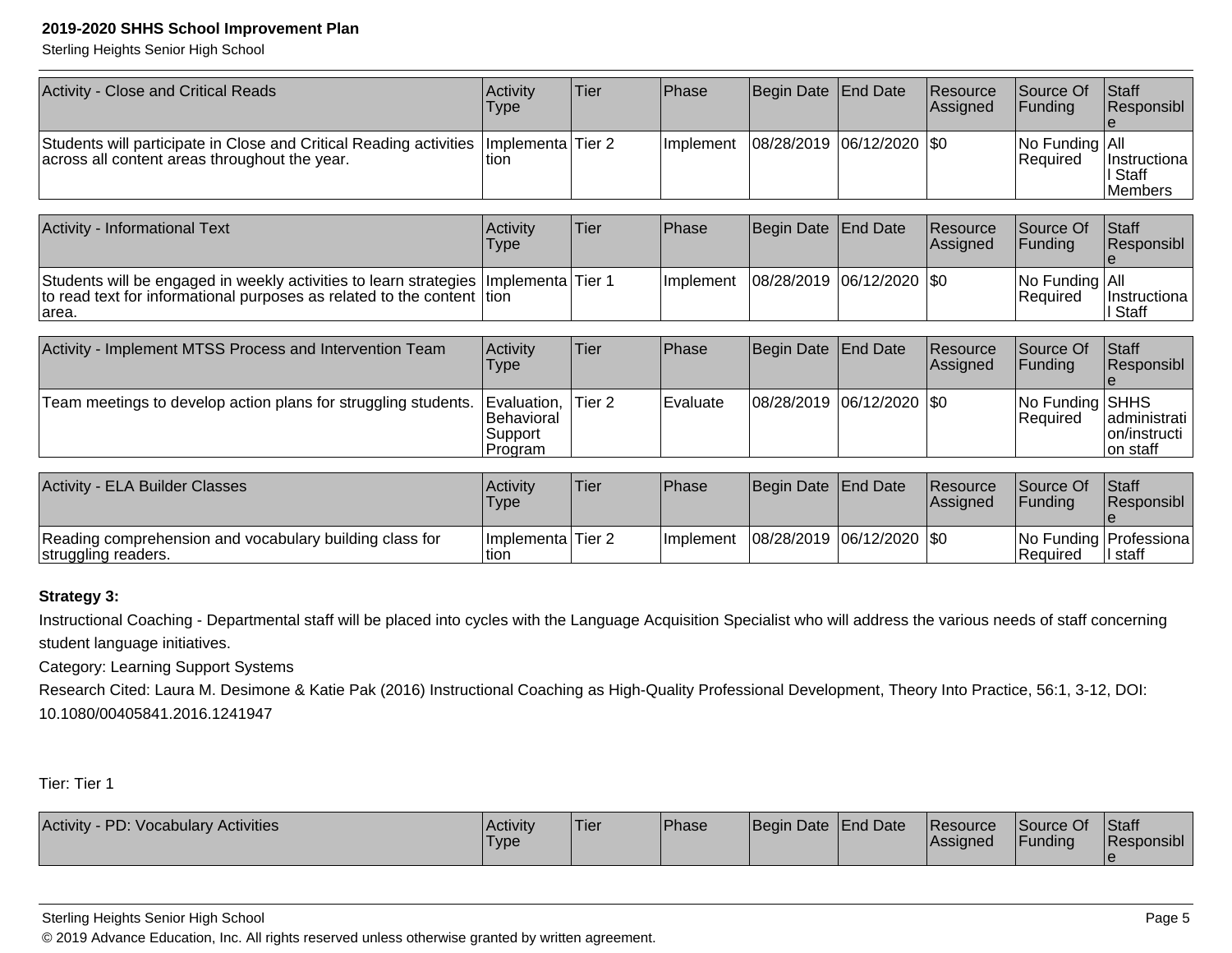Sterling Heights Senior High School

| Teachers will meet in PLC and be coached in the art of<br>teaching academic vocabulary activities. | Getting<br> Ready,<br>I Implementa l<br>ltion. | Tier 1 | Implement | 08/28/2019  06/12/2020  \$0 |  |  | No Funding Language<br>Required | Acquisition<br>Specialist<br>Administrati<br>Ton<br>School<br><b>Ilmproveme</b><br>Int Team<br><b>Teachers</b> |
|----------------------------------------------------------------------------------------------------|------------------------------------------------|--------|-----------|-----------------------------|--|--|---------------------------------|----------------------------------------------------------------------------------------------------------------|
|----------------------------------------------------------------------------------------------------|------------------------------------------------|--------|-----------|-----------------------------|--|--|---------------------------------|----------------------------------------------------------------------------------------------------------------|

| Activity - Student Vocabulary                                                                                           | Activity<br>Type | Tier | <b>Phase</b> | Begin Date End Date         | <b>Resource</b><br><b>Assianed</b> | Source Of<br><b>IFunding</b>       | <b>Staff</b><br><b>Responsibl</b> |
|-------------------------------------------------------------------------------------------------------------------------|------------------|------|--------------|-----------------------------|------------------------------------|------------------------------------|-----------------------------------|
| Students will create and utilize vocabulary strategies to acquire   Implementa   Tier 1<br>and use academic vocabulary. | tion             |      | I Implement  | 08/28/2019  06/12/2020  \$0 |                                    | No Funding All<br><b>IRequired</b> | Teachers                          |

#### **Strategy 4:**

Student Achievement Strategies Initiative (SASI) - Teachers will implement various SASI activities in daily instruction and assessments.

Category: Career and College Ready

Research Cited: Research done by LAS/LAT, WIDA scores, local, district, and state assessment data.

Tier: Tier 1

| Activity - Student Achievement Strategies Initiative (SASI)                               | Activity<br>Type                 | Tier   | <b>Phase</b> | Begin Date End Date           | <b>Resource</b><br>Assigned | <b>Source Of</b><br><b>IFundina</b> | <b>Staff</b><br> Responsibl                                                  |
|-------------------------------------------------------------------------------------------|----------------------------------|--------|--------------|-------------------------------|-----------------------------|-------------------------------------|------------------------------------------------------------------------------|
| Teachers will implement various SASI activities in daily<br>linstruction and assessments. | l Academic<br>Support<br>Program | Tier 1 | Ilmplement   | $ 08/28/2019 06/12/2020 $ \$0 |                             | <b>IRequired</b>                    | No Funding Administrati<br>∣on, all<br>linstructiona<br>Il/support<br>Istaff |

### **Goal 2: Promote College and Career Readiness by increasing achievement in Science by meetingthe needs of all students.**

### **Measurable Objective 1:**

85% of All Students will demonstrate a proficiency in the realm of life science in Science by 06/14/2024 as measured by state assessments.

### **Strategy 1:**

Professional Learning Communities - Staff will collaborate as a professional learning community to strengthen the vertical and horizontal alignment between curriculum, instruction and assessment practices in all core and elective content areas.

Category: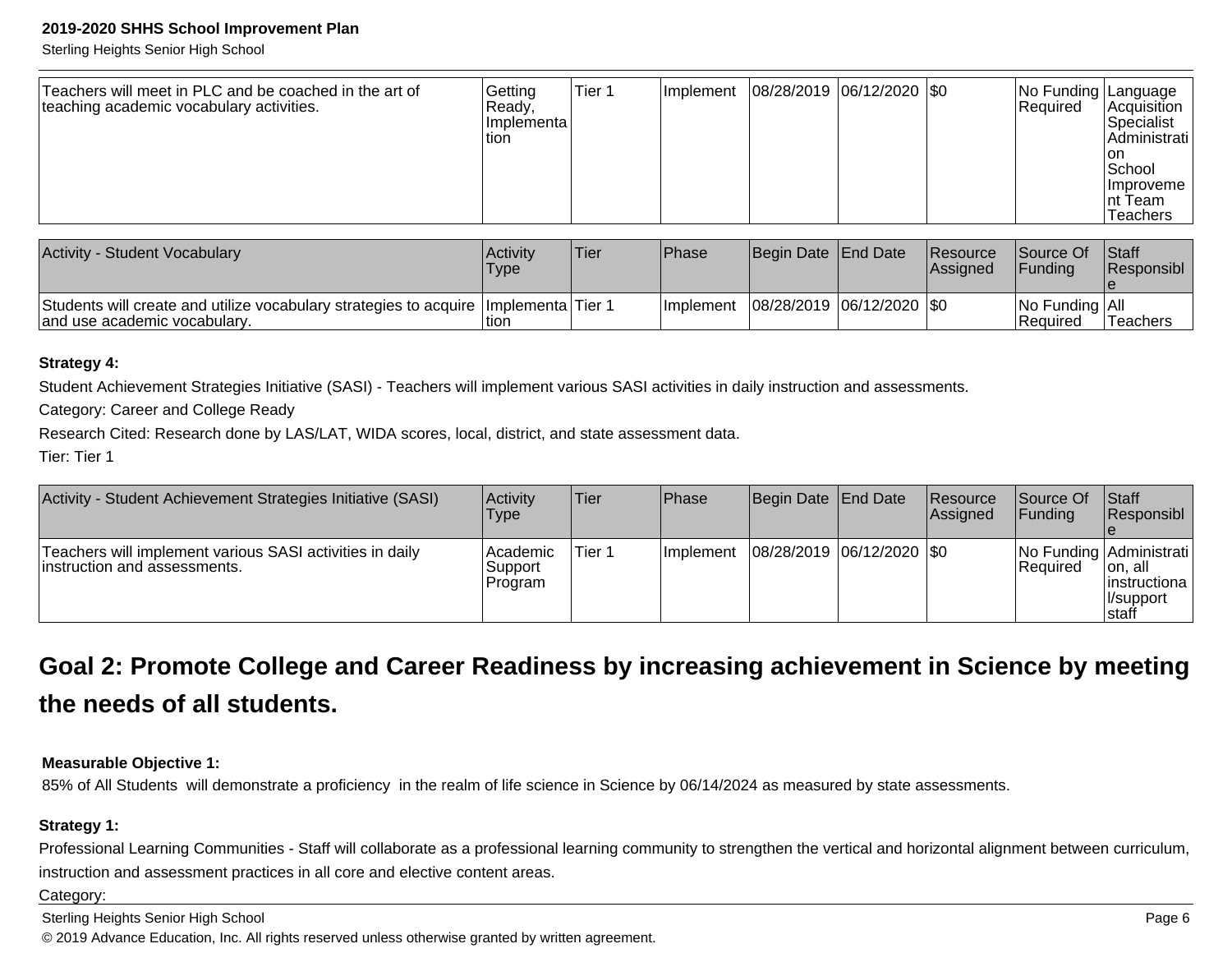Sterling Heights Senior High School

Research Cited: Professional Learning Communities at Work, R. DuFour (1998); Whatever It Takes, R. DuFour (2004); Learning by Doing, T. Many (2012); ResultsNOW, M. Schmoker; Tier I: The Forgotten Tier, J. Allain (2011); Visual Learning, J. Hattie (2009); Common Formative Assessment, Bailey and Jakicic (2014).

Tier: Tier 1

| Activity - Writing Across the Curriculum                                                                                         | Activity<br><b>Type</b> | lTier | <b>Phase</b>     | Begin Date End Date           | Resource<br><b>Assigned</b> | <b>Source Of</b><br><b>IFunding</b>     | <b>Staff</b><br><b>Responsibl</b> |
|----------------------------------------------------------------------------------------------------------------------------------|-------------------------|-------|------------------|-------------------------------|-----------------------------|-----------------------------------------|-----------------------------------|
| Students will have varied opportunities across the curriculum to   Implementa   Tier 2<br>write in a number of different styles. | tion                    |       | <b>Implement</b> | $ 08/28/2019 06/12/2020 $ \$0 |                             | $ No$ Funding $ All$<br><b>Required</b> | Instructiona<br>! Staff           |

| Activity - PD: Tier I Curriculum - What We Teach/How We<br>∣Teach.                                                                             | Activitv<br>Type            | Tier | <b>IPhase</b>     | Begin Date End Date         | Resource<br><b>Assigned</b> | Source Of<br>$\vert$ Funding       | <b>Staff</b><br>Responsibl                                          |
|------------------------------------------------------------------------------------------------------------------------------------------------|-----------------------------|------|-------------------|-----------------------------|-----------------------------|------------------------------------|---------------------------------------------------------------------|
| Staff will analyze M-STEP data. Instructional staff will identify<br>and implement CITW strategies to increase student<br>lachievement levels. | Implementa Tier 1<br>ltion. |      | <b>Ilmplement</b> | 08/28/2019  06/12/2020  \$0 |                             | No Funding SHHS<br><b>Required</b> | administrati<br> on/instructi<br>lonal<br>staff/WCS<br><b>ICITS</b> |

| Activity - PD: Data Analysis/Dialogues                   | <b>Activity</b><br><b>Type</b> | lTier. | <b>IPhase</b> | Begin Date End Date           | Resource<br><b>Assigned</b> | Source Of<br>$\vert$ Funding | <b>Staff</b><br>Responsibl                                           |
|----------------------------------------------------------|--------------------------------|--------|---------------|-------------------------------|-----------------------------|------------------------------|----------------------------------------------------------------------|
| Create, implement, analyze results of common assessments | Monitor                        | Tier 1 | Evaluate      | $ 08/28/2019 06/12/2020 $ \$0 |                             | No Funding SHHS<br>Required  | administrati<br>lon/instructi l<br>Ional<br>staff/WCS<br><b>CITS</b> |

| Activity - CCR Written Responses                                              | Activity<br><b>Type</b>    | 'Tier | <b>IPhase</b>     | <b>Begin Date I End Date</b> |                             | <b>Resource</b><br><b>Assigned</b> | <b>Source Of</b><br><b>IFundina</b> | <b>Staff</b><br><b>Responsibl</b>     |
|-------------------------------------------------------------------------------|----------------------------|-------|-------------------|------------------------------|-----------------------------|------------------------------------|-------------------------------------|---------------------------------------|
| Staff will include a variety of extended written responses to<br>CCR passages | Implementa Tier 2<br>Ition |       | <b>Ilmplement</b> |                              | 08/28/2019  06/12/2020  \$0 |                                    | l Reauired                          | No Funding   All teaching  <br>∣staff |

### **Strategy 2:**

Research-Based Tier II & III Interventions - Teachers will support supplemental instruction for identified students provided by intervention staff. Consultation/coaching on positive behavioral and academic interventions for individualized support for students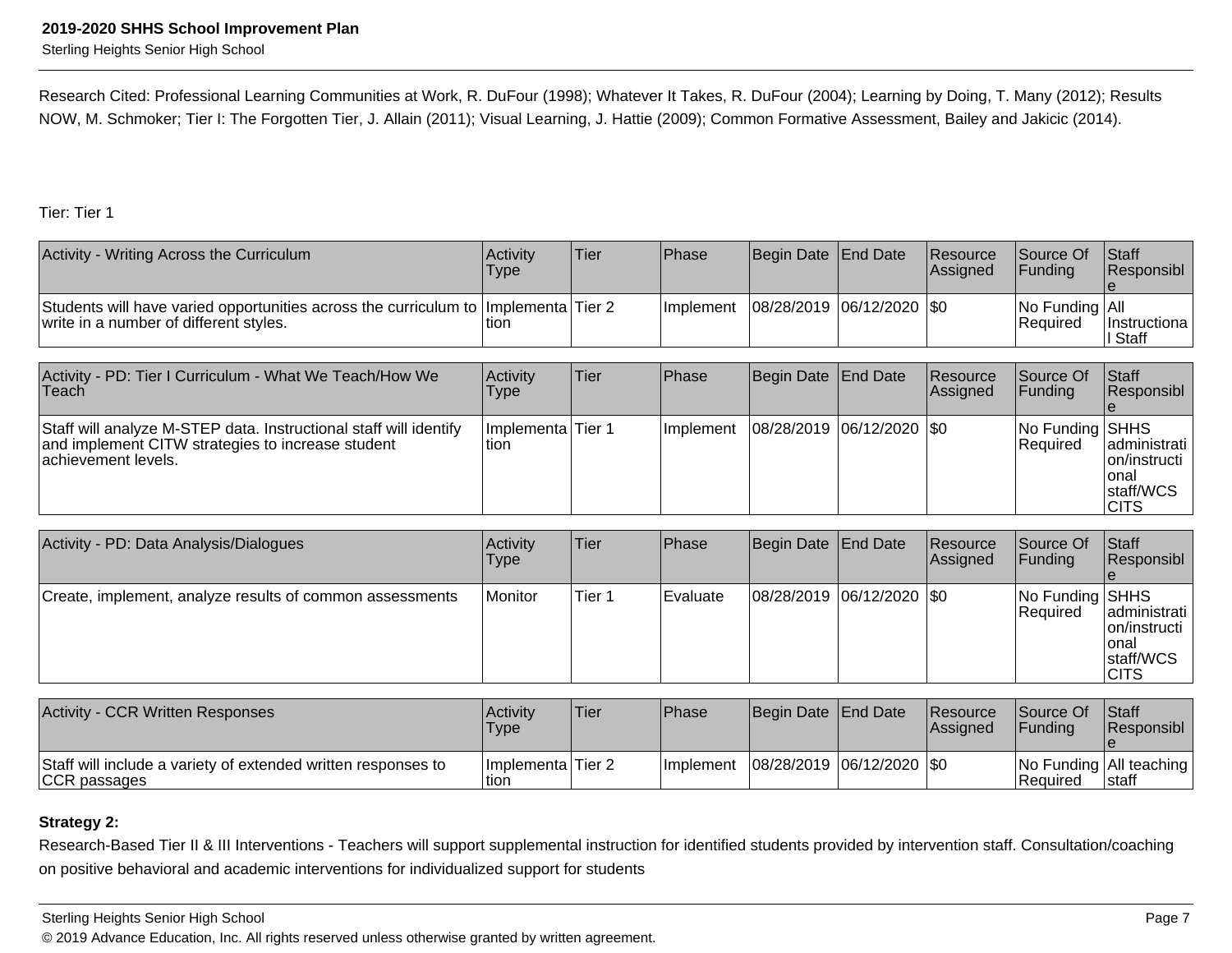Sterling Heights Senior High School

#### Category:

Research Cited: Whatever It Takes, R. DuFour (2004); Learning by Doing, T. Many (2012); Results NOW, M. Schmoker; Tier I: The Forgotten Tier, J. Allain (2011);Visual Learning, J. Hattie (2009); Common Formative Assessment, Bailey and Jakicic (2014).

Tier: Tier 2

| Activity - Implement MTSS Process and Intervention Team        | Activity<br>Type                       | Tier              | Phase   | Begin Date End Date         | <b>Resource</b><br>Assigned | <b>Source Of</b><br><b>IFundina</b> | <b>Staff</b><br>Responsibl                               |
|----------------------------------------------------------------|----------------------------------------|-------------------|---------|-----------------------------|-----------------------------|-------------------------------------|----------------------------------------------------------|
| Team meetings to develop action plans for struggling students. | <b>Academic</b><br>lSupport<br>Program | Tier <sub>2</sub> | Monitor | 08/28/2019  06/12/2020  \$0 |                             | Other                               | ISHHS<br>ladministrati l<br>  on/instructi<br>onal staff |

### **Strategy 3:**

Instructional Coaching - Departmental staff will be placed into cycles with the Language Acquisition Specialist who will address the various needs of staff concerningstudent language initiatives.

Category: Learning Support Systems

Research Cited: Laura M. Desimone & Katie Pak (2016) Instructional Coaching as High-Quality Professional Development, Theory Into Practice, 56:1, 3-12, DOI: 10.1080/00405841.2016.1241947

### Tier: Tier 1

| Activity - PD: Vocabulary Activities                                                               | Activity<br><b>Type</b>                    | Tier   | <b>Phase</b> | Begin Date End Date |                             | Resource<br>Assigned | Source Of<br> Funding                  | <b>Staff</b><br>Responsibl                                                                               |
|----------------------------------------------------------------------------------------------------|--------------------------------------------|--------|--------------|---------------------|-----------------------------|----------------------|----------------------------------------|----------------------------------------------------------------------------------------------------------|
| Teachers will meet in PLC and be coached in the art of<br>teaching academic vocabulary activities. | Getting<br>Ready,<br>Ilmplementa<br>ltion. | Tier 1 | Implement    |                     | 08/28/2019 06/12/2020   \$0 |                      | <b>No Funding Language</b><br>Required | Acquisition<br>Specialist<br>Administrati<br>l on<br>School<br><b>Ilmproveme</b><br>Int Team<br>Teachers |

| Activity - Student Vocabulary                                                                                           | Activity<br><b>Type</b> | 'Tier | <b>IPhase</b>     | Begin Date End Date |                             | Resource<br>Assigned | Source Of<br><b>Funding</b>        | Staff<br>Responsibl |
|-------------------------------------------------------------------------------------------------------------------------|-------------------------|-------|-------------------|---------------------|-----------------------------|----------------------|------------------------------------|---------------------|
| Students will create and utilize vocabulary strategies to acquire   Implementa   Tier 1<br>and use academic vocabulary. | tion                    |       | <b>Ilmplement</b> |                     | 08/28/2019  06/12/2020  \$0 |                      | No Funding All<br><b>IRequired</b> | lTeachers           |

#### Sterling Heights Senior High School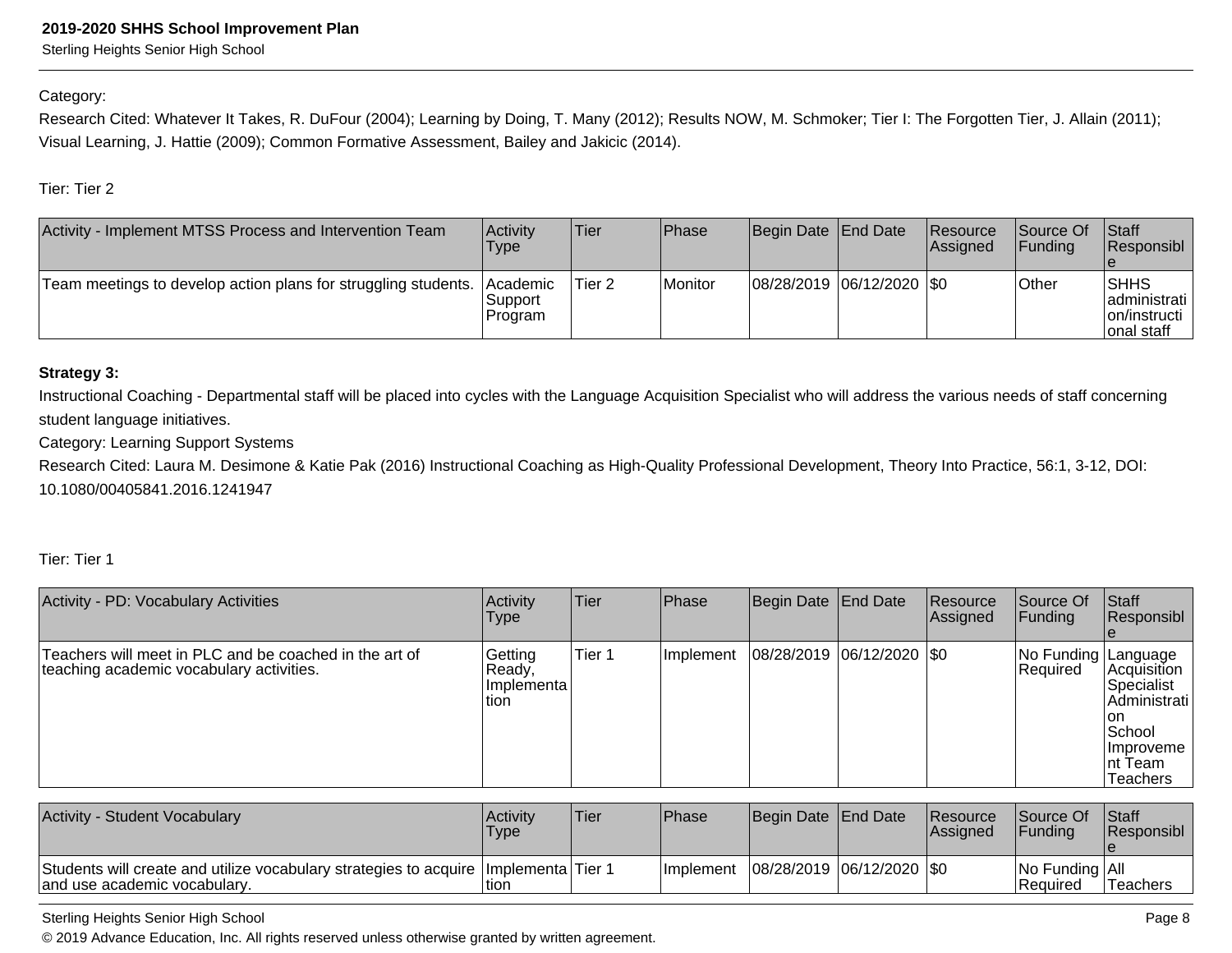Sterling Heights Senior High School

#### **Strategy 4:**

Student Achievement Strategies Initiative (SASI) - Teachers will implement various SASI activities in daily instruction and assessments.

Category: Career and College Ready

Research Cited: Research by LAS/LAT, WIDA data, local, district, and state data

Tier: Tier 1

| Activity - Student Achievement Strategies Initiative (SASI)                               | Activity<br>Type                 | Tier    | Phase            | Begin Date   End Date       | Resource<br><b>Assigned</b> | Source Of<br><b>IFunding</b> | <b>Staff</b><br>Responsibl                                                |
|-------------------------------------------------------------------------------------------|----------------------------------|---------|------------------|-----------------------------|-----------------------------|------------------------------|---------------------------------------------------------------------------|
| Teachers will implement various SASI activities in daily<br>linstruction and assessments. | l Academic<br>Support<br>Program | lTier 1 | <b>Implement</b> | 08/28/2019  06/12/2020  \$0 |                             | <b>IRequired</b>             | No Funding Administrat<br>lors,<br>linstructiona<br>Il/support<br>∣staff. |

### **Goal 3: Promote College and Career Readiness by increasing achievement in Mathematics bymeeting the needs of all students.**

### **Measurable Objective 1:**

85% of All Students will demonstrate a proficiency in basic algebra skills in Mathematics by 06/14/2024 as measured by state assessments.

### **Strategy 1:**

Professional Learning Communities - Staff will collaborate as a professional learning community to strengthen the vertical and horizontal alignment between curriculum,instruction and assessment practices in all core and elective content areas.

Category:

Research Cited: Professional Learning Communities at Work, R. DuFour (1998); Whatever It Takes, R. DuFour (2004); Learning by Doing, T. Many (2012); ResultsNOW, M. Schmoker; Tier I: The Forgotten Tier, J. Allain (2011); Visual Learning, J. Hattie (2009); Common Formative Assessment, Bailey and Jakicic (2014).

| Activity - Mathematic Concepts Across Curriculum                                                  | Activity<br>Type | 'Tier  | Phase             | Begin Date End Date         | <b>Resource</b><br><b>Assigned</b> | <b>Source Of</b><br><b>IFundina</b>     | <b>Staff</b><br><b>Responsibl</b> |
|---------------------------------------------------------------------------------------------------|------------------|--------|-------------------|-----------------------------|------------------------------------|-----------------------------------------|-----------------------------------|
| Teachers will develop methods for students to look at<br>'mathematical concepts in multiple ways. | Getting<br>Readv | Tier 1 | <b>Ilmplement</b> | 08/28/2019  06/12/2020  \$0 |                                    | No Funding   All teaching<br>l Reauired | Istaff                            |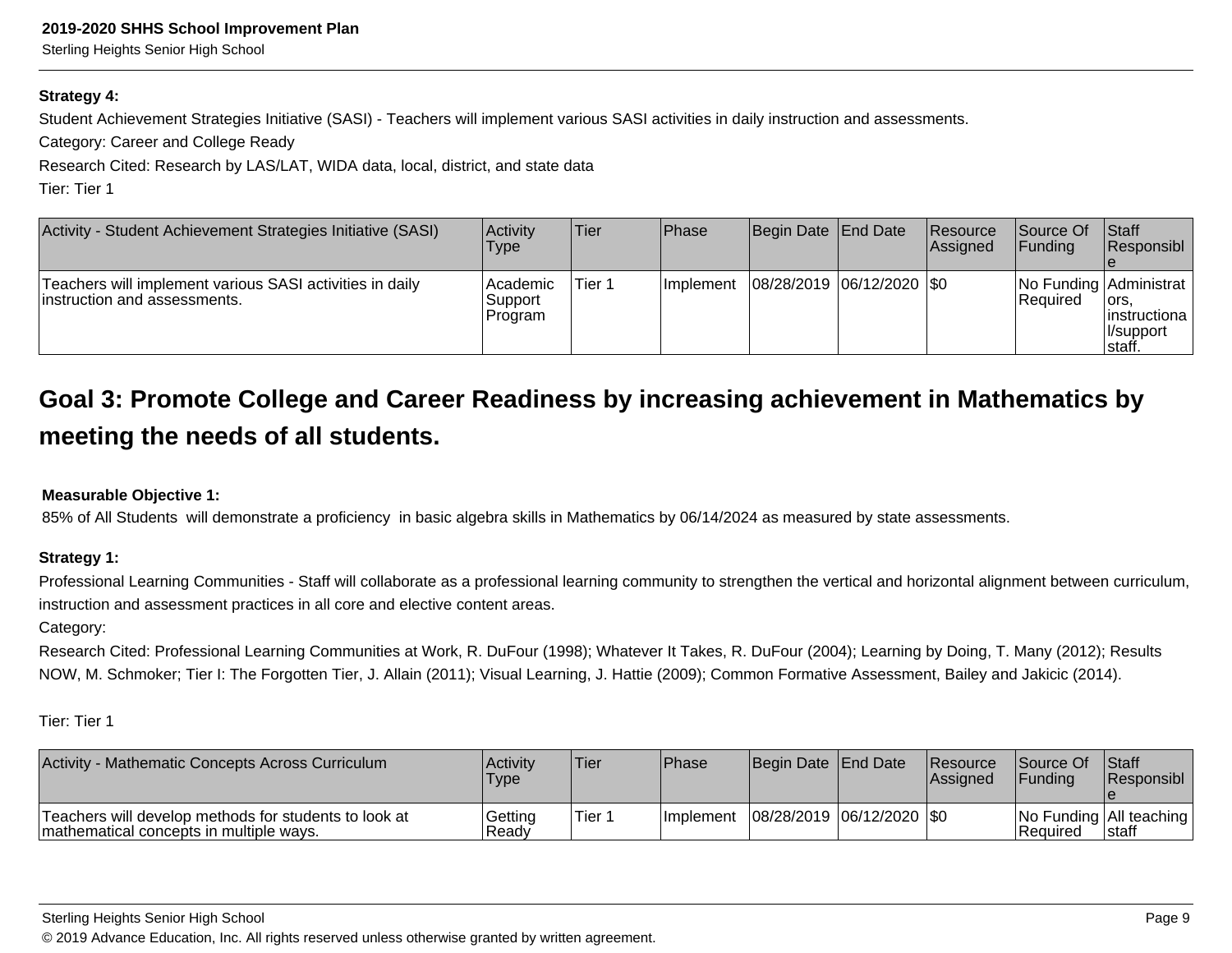Sterling Heights Senior High School

| Activity - Express Mathematical Concepts                                                             | <b>Activity</b><br><b>Type</b> | 'Tier | Phase                                     | Begin Date End Date | Resource<br><b>Assigned</b> | Source Of<br><b>IFundina</b>            | <b>Staff</b><br><b>Responsibl</b> |
|------------------------------------------------------------------------------------------------------|--------------------------------|-------|-------------------------------------------|---------------------|-----------------------------|-----------------------------------------|-----------------------------------|
| Students will evaluate, interpret and be able to communicate<br>information using graphs and charts. | Implementa Tier 1<br>tion      |       | Implement   08/28/2019   06/12/2020   \$0 |                     |                             | $ No$ Funding $ All$<br><b>Required</b> | linstructiona<br>ll staff         |

| Activity - PD: What We Teach/How We Teach                                                                                                                  | Activity<br><b>Type</b>    | lTier | <b>Phase</b>     | Begin Date End Date           | <b>Resource</b><br><b>Assigned</b> | Source Of<br>IFundina         | <b>Staff</b><br>Responsibl                                                    |
|------------------------------------------------------------------------------------------------------------------------------------------------------------|----------------------------|-------|------------------|-------------------------------|------------------------------------|-------------------------------|-------------------------------------------------------------------------------|
| Participate in PLC/DSIT meetings utilizing district framework<br>and monitoring. Review and implement CITW strategies to<br>Imaximize student achievement. | Implementa Tier 1<br>ltion |       | <b>IEvaluate</b> | $ 08/28/2019 06/12/2020 $ \$0 |                                    | No Funding SHHS<br>l Reauired | administrati  <br>lon/instructi<br>Ional<br><b>Istaff/WCS</b><br><b>ICITS</b> |

| Activity - PD: Data Analysis/Dialogues                   | <b>Activity</b><br><b>Type</b>                                    | <b>Tier</b> | Phase      | Begin Date   End Date       | <b>Resource</b><br><b>Assigned</b> | Source Of<br><b>IFundina</b> | <b>Staff</b><br><b>Responsibl</b>                      |
|----------------------------------------------------------|-------------------------------------------------------------------|-------------|------------|-----------------------------|------------------------------------|------------------------------|--------------------------------------------------------|
| Create, implement, analyze results of common assessments | <b>Professiona</b> Tier 1<br> I Learning,<br>Ilmplementa<br>Ition |             | l Evaluate | 08/28/2019 06/12/2020   \$0 |                                    | <b>Other</b>                 | <b>SHHS</b><br>ladministrati<br>on/Staff/W<br>ICS CITS |
| Activity - Writing Across the Curriculum                 | Activity                                                          | Tier        | Phase      | Begin Date End Date         | Resource                           | Source Of                    | <b>Staff</b>                                           |

| Activity - Writing Across the Curriculum                                       | l Activitv<br>Type         | Tier: | <b>IPhase</b>     | Begin Date   End Date |                             | <b>Resource</b><br><b>Assigned</b> | <b>Source Of</b><br><b>IFundina</b> | <b>IStaff</b><br><b>Responsibl</b> |
|--------------------------------------------------------------------------------|----------------------------|-------|-------------------|-----------------------|-----------------------------|------------------------------------|-------------------------------------|------------------------------------|
| Students will use the writing strategies presented by the ELA<br>staff in PLC. | Implementa Tier 1<br>Ition |       | <b>Ilmplement</b> |                       | 08/28/2019  06/12/2020  \$0 |                                    | No Funding All<br>Reauired          | linstructiona<br>l staff           |

### **Strategy 2:**

Research-Based Tier II & Tier III Interventions - Teachers will support supplemental instruction for identified students provided by intervention staff.Consultation/coaching on positive behavioral and academic interventions for individualized support for students

Category:

Research Cited: Professional Learning Communities at Work, R. DuFour (1998); Whatever It Takes, R. DuFour (2004); Learning by Doing, T. Many (2012); ResultsNOW, M. Schmoker;Tier I: The Forgotten Tier, J. Allain (2011); Visual Learning, J. Hattie (2009); Common Formative Assessment, Bailey and Jakicic (2014).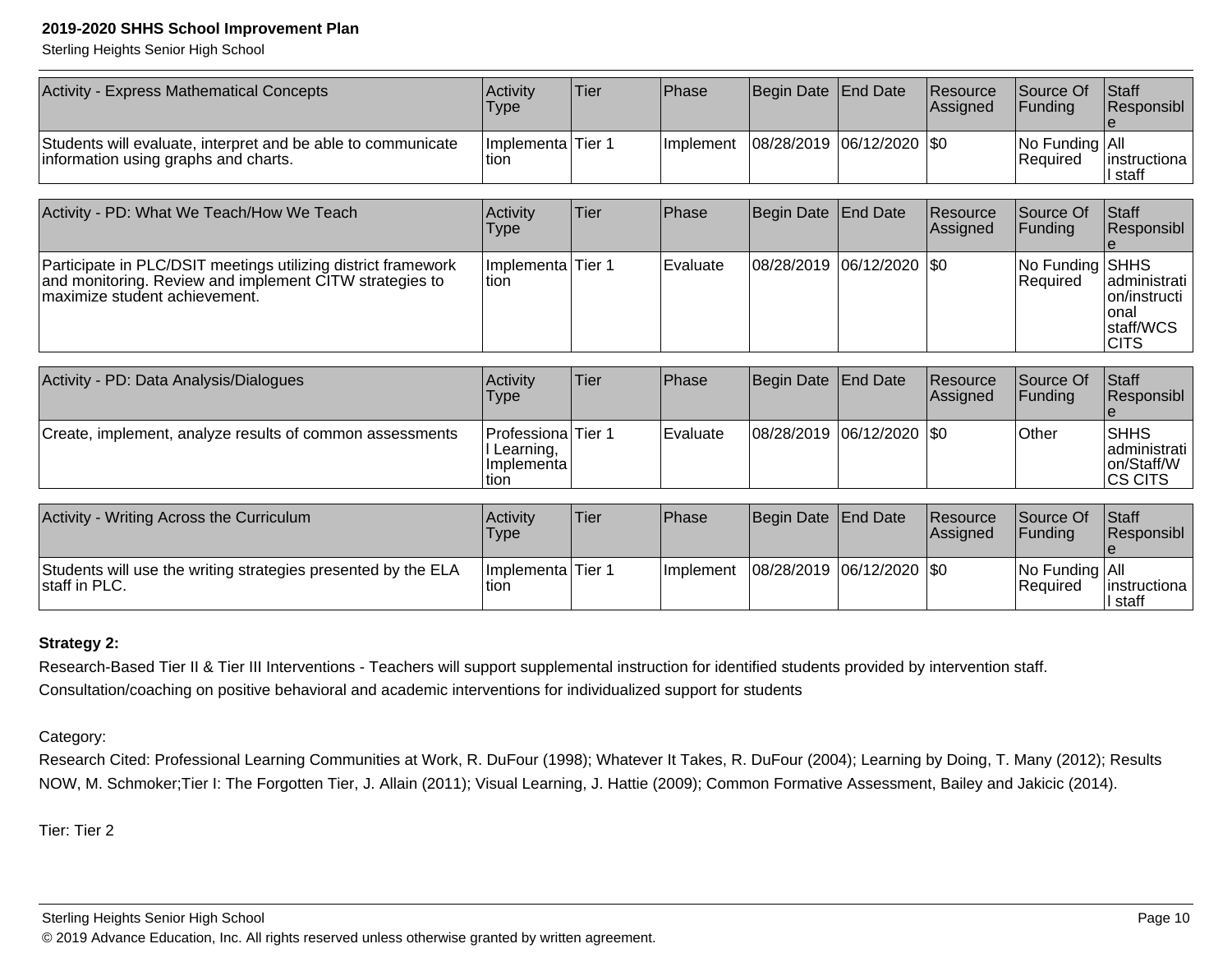Sterling Heights Senior High School

| Activity - Implement MTSS Process and Intervention Team                                                                                       | Activity<br><b>Type</b>                      | Tier              | Phase     | Begin Date  | <b>End Date</b>     | Resource<br>Assigned | Source Of<br>Funding               | Staff<br> Responsibl                         |
|-----------------------------------------------------------------------------------------------------------------------------------------------|----------------------------------------------|-------------------|-----------|-------------|---------------------|----------------------|------------------------------------|----------------------------------------------|
| Team meetings to develop action plans for struggling students.                                                                                | Monitor,<br>Behavioral<br>Support<br>Program | Tier <sub>2</sub> | Monitor   | 08/28/2019  | 06/12/2020          | 1\$0                 | No Funding SHHS<br>Required        | Iadministrati<br>lon/Instructi<br>onal staff |
| <b>Activity - Math Lab</b>                                                                                                                    | Activity<br>Type                             | Tier              | Phase     | Begin Date  | End Date            | Resource<br>Assigned | Source Of<br><b>Funding</b>        | Staff<br>Responsibl                          |
| Students identified to be struggling in math will be enrolled in<br>the math lab to supplement learning opportunities in<br>mathematics.      | Monitor,<br>Implementa<br>tion               | Tier <sub>2</sub> | Monitor   | 108/28/2019 | 06/12/2020          | 1\$0                 | No Funding SHHS<br> Required       | Instructiona<br>∣ Staff                      |
| Activity - PD for Common Core Standards                                                                                                       | Activity<br>Type                             | Tier              | Phase     | Begin Date  | End Date            | Resource<br>Assigned | Source Of<br>Funding               | Staff<br> Responsibl                         |
| Math staff will be trained on implementing the 8 common core<br>practice standards through district professional development<br>opportunities | Getting<br> Ready                            | Tier 1            | Implement | 08/28/2019  | $ 06/12/2020 $ \\$0 |                      | No Funding Math staff<br> Required |                                              |

### **Strategy 3:**

Instructional Coaching - Departmental staff will be placed into cycles with the Language Acquisition Specialist who will address the various needs of staff concerningstudent language initiatives.

Category: Learning Support Systems

Research Cited: Laura M. Desimone & Katie Pak (2016) Instructional Coaching as High-Quality Professional Development, Theory Into Practice, 56:1, 3-12, DOI: 10.1080/00405841.2016.1241947

Tier: Tier 1

| Activity - PD: Vocabulary Activities                                                               | Activity<br><b>Type</b>                    | lTier  | <b>Phase</b> | Begin Date End Date           | <b>Resource</b><br>Assigned | Source Of<br><b>Funding</b>     | Staff<br>Responsibl                                                                                |
|----------------------------------------------------------------------------------------------------|--------------------------------------------|--------|--------------|-------------------------------|-----------------------------|---------------------------------|----------------------------------------------------------------------------------------------------|
| Teachers will meet in PLC and be coached in the art of<br>teaching academic vocabulary activities. | Getting<br> Ready,<br>Ilmplementa<br>Ition | Tier 1 | Implement    | $ 08/28/2019 06/12/2020 $ \$0 |                             | No Funding Language<br>Required | Acquisition<br> Specialist<br>Administrati<br>Ion<br> School<br>Ilmproveme<br>Int Team<br>Teachers |

Sterling Heights Senior High School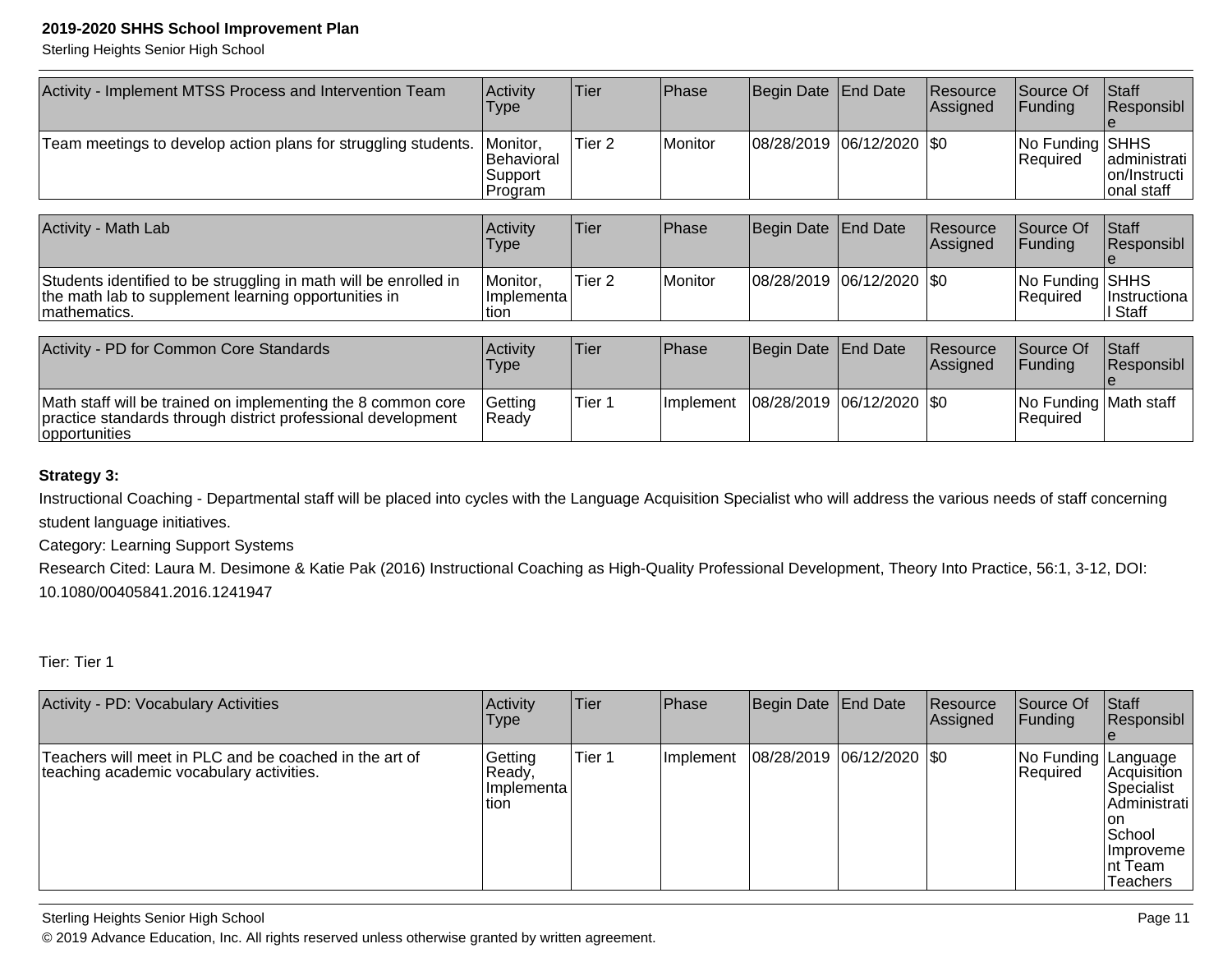Sterling Heights Senior High School

| Activity - Student Vocabulary                                                                                           | Activity<br><b>Type</b> | <b>Tier</b> | <b>Phase</b>                              | Begin Date End Date | Resource<br><b>Assigned</b> | Source Of<br><b>IFundina</b>       | <b>Staff</b><br><b>IResponsibl</b> |
|-------------------------------------------------------------------------------------------------------------------------|-------------------------|-------------|-------------------------------------------|---------------------|-----------------------------|------------------------------------|------------------------------------|
| Students will create and utilize vocabulary strategies to acquire   Implementa   Tier 1<br>and use academic vocabulary. | ltior                   |             | Implement   08/28/2019   06/12/2020   \$0 |                     |                             | No Funding All<br><b>IRequired</b> | <b>Teachers</b>                    |

#### **Strategy 4:**

Student Achievement Strategies Initiative (SASI) - Teachers will implement various SASI activities in daily instruction and assessments.

Category: Career and College Ready

Research Cited: Research done by LAS/LAT; WIDA data; local, district and state assessment data

Tier: Tier 1

| Activity - Student Achievement Strategies Initiative (SASI)                               | Activity<br><b>Type</b>          | <b>Tier</b> | Phase            | Begin Date End Date         | <b>Resource</b><br>Assigned | <b>Source Of</b><br>IFundina                | <b>Staff</b><br>Responsibl                          |
|-------------------------------------------------------------------------------------------|----------------------------------|-------------|------------------|-----------------------------|-----------------------------|---------------------------------------------|-----------------------------------------------------|
| Teachers will implement various SASI activities in daily<br>linstruction and assessments. | l Academic<br>Support<br>Program | Tier 1      | <b>Implement</b> | 08/28/2019  06/12/2020  \$0 |                             | No Funding Administrati<br><b>IRequired</b> | Ion. SHHS<br>linstructiona<br>ll/support<br>∣staff. |

### **Goal 4: Promote College and Career Readiness by increasing achievement in Social Studies bymeeting the needs of all students.**

### **Measurable Objective 1:**

85% of All Students will demonstrate a proficiency in historical analysis in Social Studies by 06/14/2024 as measured by state assessments.

### **Strategy 1:**

Professional Learning Communities - Staff will collaborate as a professional learning community to strengthen the vertical and horizontal alignment between curriculum, instruction and assessment practices in all core and elective content areas.

Category:

Research Cited: Professional Learning Communities at Work, R. DuFour (1998); Whatever It Takes, R. DuFour (2004); Learning by Doing, T. Many (2012); ResultsNOW, M. Schmoker;.

Tier I: The Forgotten Tier, J. Allain (2011); Visual Learning, J. Hattie (2009); Common Formative Assessment, Bailey and Jakicic (2014).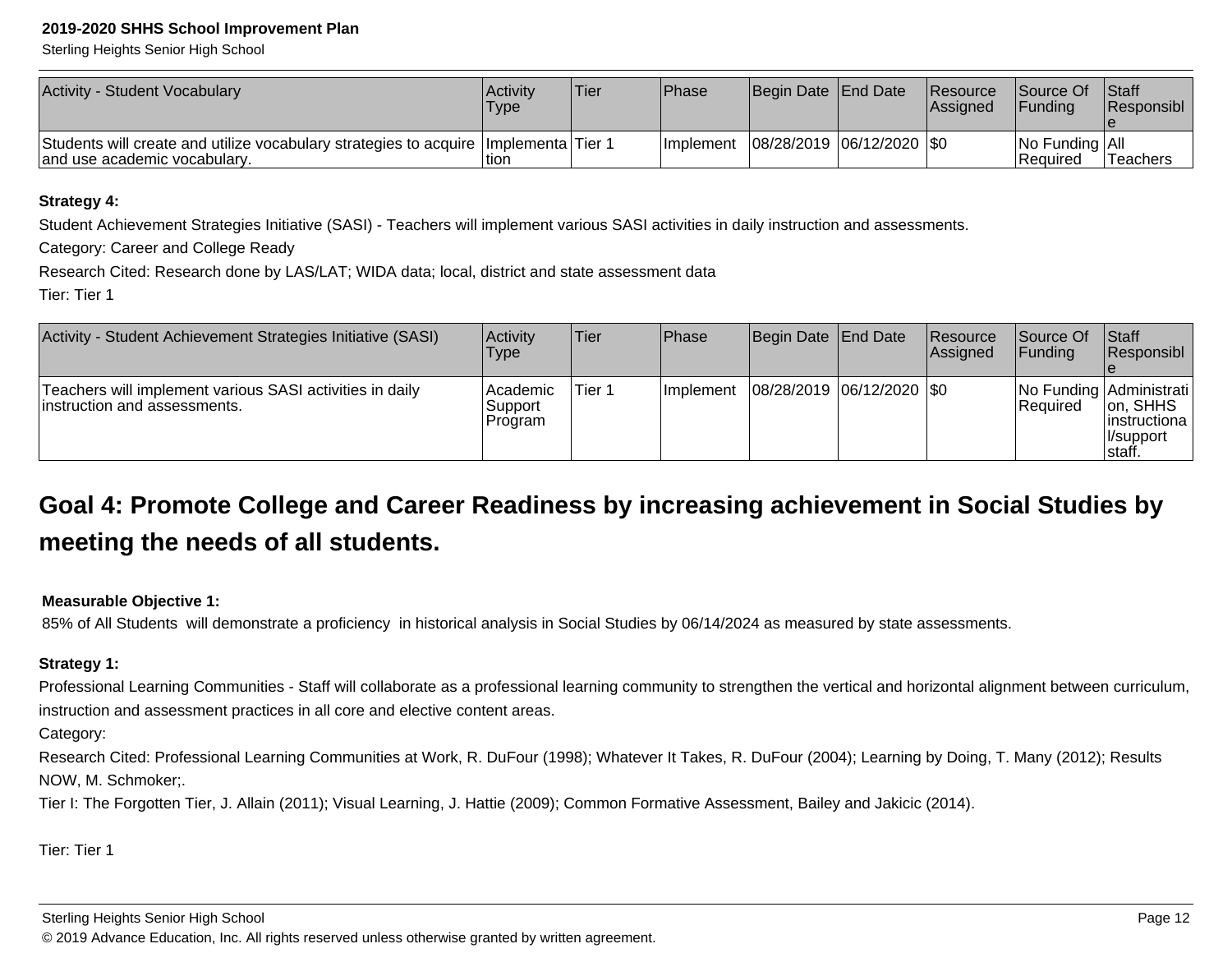Sterling Heights Senior High School

| Activity - PD: Tier I Curriculum - What We Teach/How We<br>∣Teach                                                                                            | Activity<br>Type  | ∣Tier∶ | <b>IPhase</b> | Begin Date   End Date       | Resource<br><b>Assigned</b> | Source Of<br><b>IFunding</b> | <b>Staff</b><br>Responsibl                                                                     |
|--------------------------------------------------------------------------------------------------------------------------------------------------------------|-------------------|--------|---------------|-----------------------------|-----------------------------|------------------------------|------------------------------------------------------------------------------------------------|
| Participate in timely PLC/DSIT meetings utilizing district<br>framework and monitoring tools. Implement CITW strategies to<br>Imaximize student achievement. | <b>Evaluation</b> | Tier 1 | Ilmplement    | 08/28/2019  06/12/2020  \$0 |                             | <b>Other</b>                 | <b>SHHS</b><br>Iadministrati I<br>  on/instructi<br>Ional<br><b>Istaff/WCS</b><br><b>ICITS</b> |

| Activity - PD: Data Analysis/Dialogues                   | Activitv<br>Type | Tier   | <b>Phase</b> | Begin Date End Date           | Resource<br>Assigned | Source Of<br><b>IFunding</b> | Staff<br>Responsibl                                                                   |
|----------------------------------------------------------|------------------|--------|--------------|-------------------------------|----------------------|------------------------------|---------------------------------------------------------------------------------------|
| Create, implement, analyze results of common assessments | Evaluation       | Tier 1 | l Evaluate   | $ 08/28/2019 06/12/2020 $ \$0 |                      | <b>Other</b>                 | <b>ISHHS</b><br> administrati  <br> on/instructi<br>Ional<br>staff/WCS<br><b>CITS</b> |

| <b>Activity - Close and Critical Reads</b>                                                                                                | <b>Activity</b><br>Type | lTier. | <b>Phase</b> | Begin Date End Date         | Resource<br><b>Assigned</b> | Source Of<br><b>IFunding</b>            | <b>Staff</b><br>Responsibl           |
|-------------------------------------------------------------------------------------------------------------------------------------------|-------------------------|--------|--------------|-----------------------------|-----------------------------|-----------------------------------------|--------------------------------------|
| Students will participate in Close and Critical Reading activities   Implementa   Tier 2<br>across all content areas throughout the year. | ltion                   |        | Ilmplement   | 08/28/2019  06/12/2020  \$0 |                             | $ No$ Funding $ All$<br><b>Required</b> | Instructional<br>II Staff<br>Members |

| Activity - Writing Across the Curriculum                                       | Activity<br>'Type           | 'Tier | Phase      | Begin Date End Date         | <b>Resource</b><br><b>Assigned</b> | Source Of<br><b>IFundina</b>      | Staff<br><b>Responsibl</b> |
|--------------------------------------------------------------------------------|-----------------------------|-------|------------|-----------------------------|------------------------------------|-----------------------------------|----------------------------|
| Students will use the writing strategies presented by the ELA<br>staff in PLC. | Ilmplementa Tier 1<br>Ition |       | Ilmplement | 08/28/2019  06/12/2020  \$0 |                                    | No Funding All<br><b>Required</b> | linstructional<br>l staff  |

### **Strategy 2:**

Research-Based Tier II & Tier III Interventions - Teacher will support supplemental instruction for identified students provided by intervention staff.Consultation/coaching on positive behavioral and academic interventions for individualized support for students

### Category:

Research Cited: Whatever It Takes, R. DuFour (2004); Learning by Doing, T. Many (2012); Results NOW, M. Schmoker; Tier I: The Forgotten Tier, J. Allain (2011);Visual Learning, J. Hattie (2009); Common Formative Assessment, Bailey and Jakicic (2014).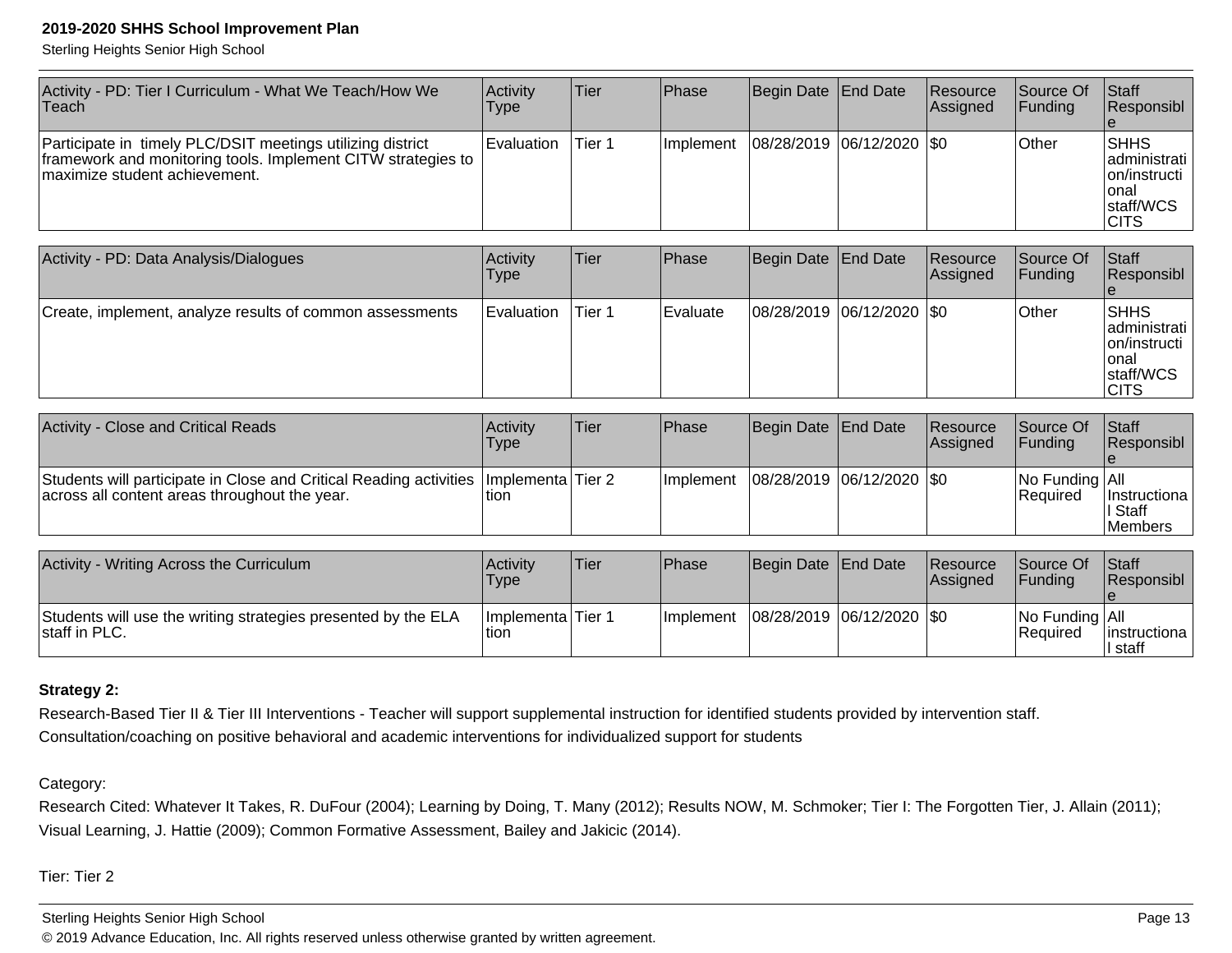Sterling Heights Senior High School

| Activity - Implement MTSS Process and Intervention Team        | ∣Activit∨<br>Type                       | Tier   | Phase            | Begin Date End Date           | <b>Resource</b><br><b>Assigned</b> | <b>Source Of</b><br><b>IFundina</b> | <b>Staff</b><br><b>Responsibl</b>                           |
|----------------------------------------------------------------|-----------------------------------------|--------|------------------|-------------------------------|------------------------------------|-------------------------------------|-------------------------------------------------------------|
| Team meetings to develop action plans for struggling students. | <b>Academic</b><br> Support <br>Program | Tier 2 | <b>Implement</b> | $ 08/28/2019 06/12/2020 $ \$0 |                                    | <b>Other</b>                        | <b>SHHS</b><br>Iadministrati<br>lon/instructi<br>onal staff |

### **Strategy 3:**

Instructional Coaching - Departmental staff will be placed into cycles with the Language Acquisition Specialist who will address the various needs of staff concerningstudent language initiatives.

Category: Learning Support Systems

Research Cited: Laura M. Desimone & Katie Pak (2016) Instructional Coaching as High-Quality Professional Development, Theory Into Practice, 56:1, 3-12, DOI: 10.1080/00405841.2016.1241947

Tier: Tier 1

| Activity - PD: Vocabulary Activities                                                               | Activity<br><b>Type</b>                        | <b>Tier</b> | <b>Phase</b>     | Begin Date End Date     | Resource<br>Assigned | Source Of<br><b>Funding</b>      | Staff<br>Responsibl                                                                                                 |
|----------------------------------------------------------------------------------------------------|------------------------------------------------|-------------|------------------|-------------------------|----------------------|----------------------------------|---------------------------------------------------------------------------------------------------------------------|
| Teachers will meet in PLC and be coached in the art of<br>teaching academic vocabulary activities. | Getting<br> Readv.<br>I Implementa l<br>ltion. | Tier 1      | <b>Implement</b> | 08/28/2019 06/12/2020 0 |                      | No Funding Language<br> Required | Acquisition <br>Specialist<br> Administrati  <br>lon.<br>School<br><b>Ilmproveme</b><br>Int Team<br><b>Teachers</b> |

| <b>Activity - Student Vocabulary</b>                                                                                     | Activity<br><b>Type</b> | 'Tier | <b>IPhase</b>                             | Begin Date End Date | <b>Resource</b><br><b>Assigned</b> | <b>Source Of</b><br><b>IFunding</b> | <b>Staff</b><br><b>Responsibl</b> |
|--------------------------------------------------------------------------------------------------------------------------|-------------------------|-------|-------------------------------------------|---------------------|------------------------------------|-------------------------------------|-----------------------------------|
| Students will create and utilize vocabulary strategies to acquire   Implementa   Tier 1<br>land use academic vocabulary. | tion                    |       | Implement   08/28/2019   06/12/2020   \$0 |                     |                                    | $ No$ Funding $ Al $<br>l Reauired  | Teachers                          |

### **Strategy 4:**

Student Achievement Strategies Initiative (SASI) - Teachers will implement various SASI activities in daily instruction and assessments

Category: Career and College Ready

Research Cited: Research from LAS/LAT; WIDA data; local, district, and state data.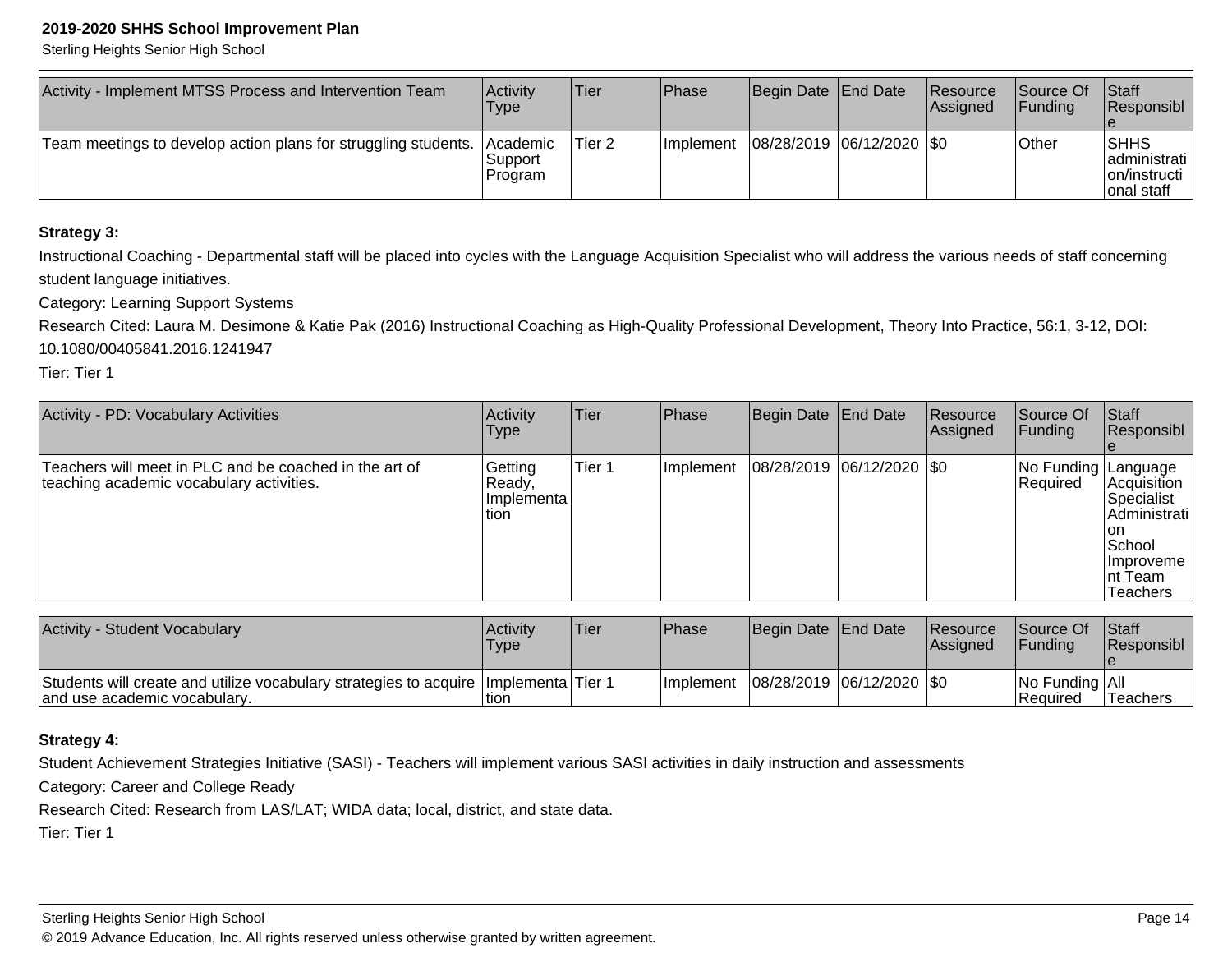Sterling Heights Senior High School

| Activity - Student Achievement Strategies Initiative (SASI)                               | <b>Activity</b><br><b>Type</b>    | <b>Tier</b> | <b>Phase</b>      | Begin Date End Date         | <b>Resource</b><br><b>Assianed</b> | <b>Source Of</b><br><b>IFundina</b> | Staff<br><b>IResponsibl</b>                                               |
|-------------------------------------------------------------------------------------------|-----------------------------------|-------------|-------------------|-----------------------------|------------------------------------|-------------------------------------|---------------------------------------------------------------------------|
| Teachers will implement various SASI activities in daily<br>linstruction and assessments. | l Academic<br>.Support<br>Program | Tier 1      | <b>Ilmplement</b> | 08/28/2019  06/12/2020  \$0 |                                    | l Reauired                          | No Funding Administrati<br>Ton.<br> teaching/su  <br>$ $ pport staff. $ $ |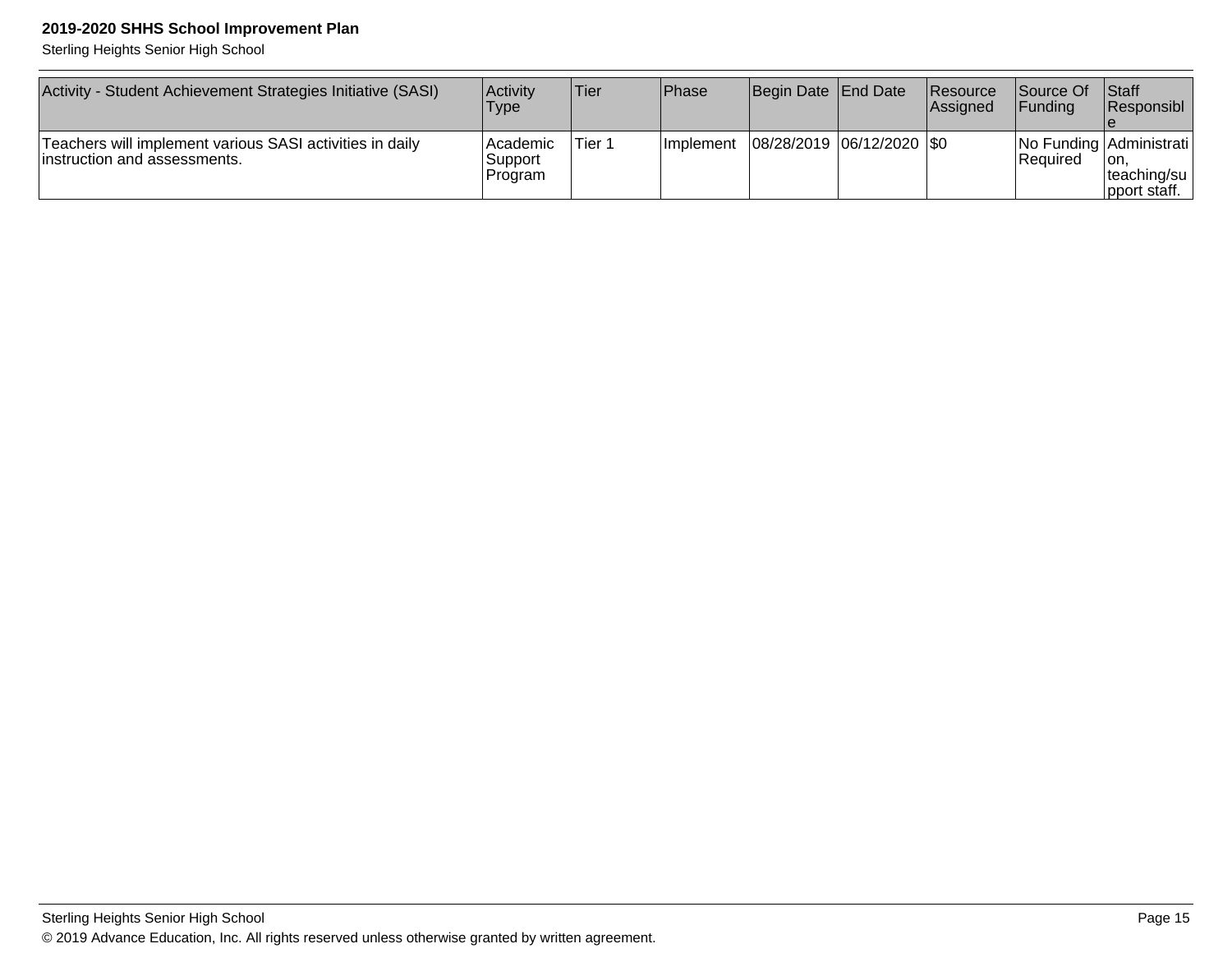### **Activity Summary by Funding Source**

### **Below is a breakdown of your activities by funding source**

### **No Funding Required**

| <b>Activity Name</b>                                          | <b>Activity Description</b>                                                                                                                                       | Activity<br><b>Type</b>        | <b>Tier</b> | Phase            | Begin Date   End Date |                             | Resource<br>Assigned | Staff<br>Responsibl                                                             |
|---------------------------------------------------------------|-------------------------------------------------------------------------------------------------------------------------------------------------------------------|--------------------------------|-------------|------------------|-----------------------|-----------------------------|----------------------|---------------------------------------------------------------------------------|
| <b>Student Vocabulary</b>                                     | Students will create and utilize vocabulary<br>strategies to acquire and use academic<br>vocabulary.                                                              | Implementa Tier 1<br>ltion     |             | Implement        |                       | 08/28/2019  06/12/2020  \$0 |                      | All<br><b>Teachers</b>                                                          |
| <b>Informational Text</b>                                     | Students will be engaged in weekly activities to<br>learn strategies to read text for informational<br>purposes as related to the content area.                   | Implementa Tier 1<br>tion      |             | Implement        |                       | 08/28/2019 06/12/2020       | $ 30\rangle$         | All<br>Instructiona<br>I Staff                                                  |
| <b>Student Achievement</b><br>Strategies Initiative<br>(SASI) | Teachers will implement various SASI activities in<br>daily instruction and assessments.                                                                          | Academic<br>Support<br>Program | Tier 1      | Implement        |                       | 08/28/2019 06/12/2020       | \$0                  | Administrati<br>on, all<br>instructiona<br>l/support<br>staff                   |
| Writing Across the<br>∣Curriculum                             | Students will use the writing strategies presented<br>by the ELA staff in PLC.                                                                                    | Implementa Tier 1<br>ltion     |             | Implement        |                       | 08/28/2019 06/12/2020       | $ $ \$0              | All<br>instructiona<br>l staff                                                  |
| <b>Mathematic Concepts</b><br><b>Across Curriculum</b>        | Teachers will develop methods for students to<br>look at mathematical concepts in multiple ways.                                                                  | Getting<br>Ready               | Tier 1      | Implement        | 08/28/2019            | 06/12/2020                  | I\$0                 | All teaching<br>staff                                                           |
| <b>Student Achievement</b><br>Strategies Initiative<br>(SASI) | Teachers will implement various SASI activities in<br>daily instruction and assessments.                                                                          | Academic<br>Support<br>Program | Tier 1      | Implement        |                       | 08/28/2019  06/12/2020  \$0 |                      | Administrati<br>on, SHHS<br>Instructiona<br>l/support<br>staff.                 |
| PD - Writing Across the<br>Curriculum                         | Revise and refine the writing across the curriculum Professiona Tier 1<br>process to staff in small group PLC committees.                                         | l Learning                     |             | Getting<br>Ready | 08/28/2019            | 06/12/2020                  | \$0                  | All<br>Instructiona<br>I staff to be<br>led by ELA<br>staff.                    |
| PD: What We<br>Teach/How We Teach                             | Participate in PLC/DSIT meetings utilizing district<br>framework and monitoring. Review and implement tion<br>CITW strategies to maximize student<br>achievement. | Implementa                     | Tier 1      | Evaluate         | 08/28/2019            | 06/12/2020                  | $ 30\rangle$         | <b>SHHS</b><br>administrati<br>on/instructi<br>onal<br>staff/WCS<br><b>CITS</b> |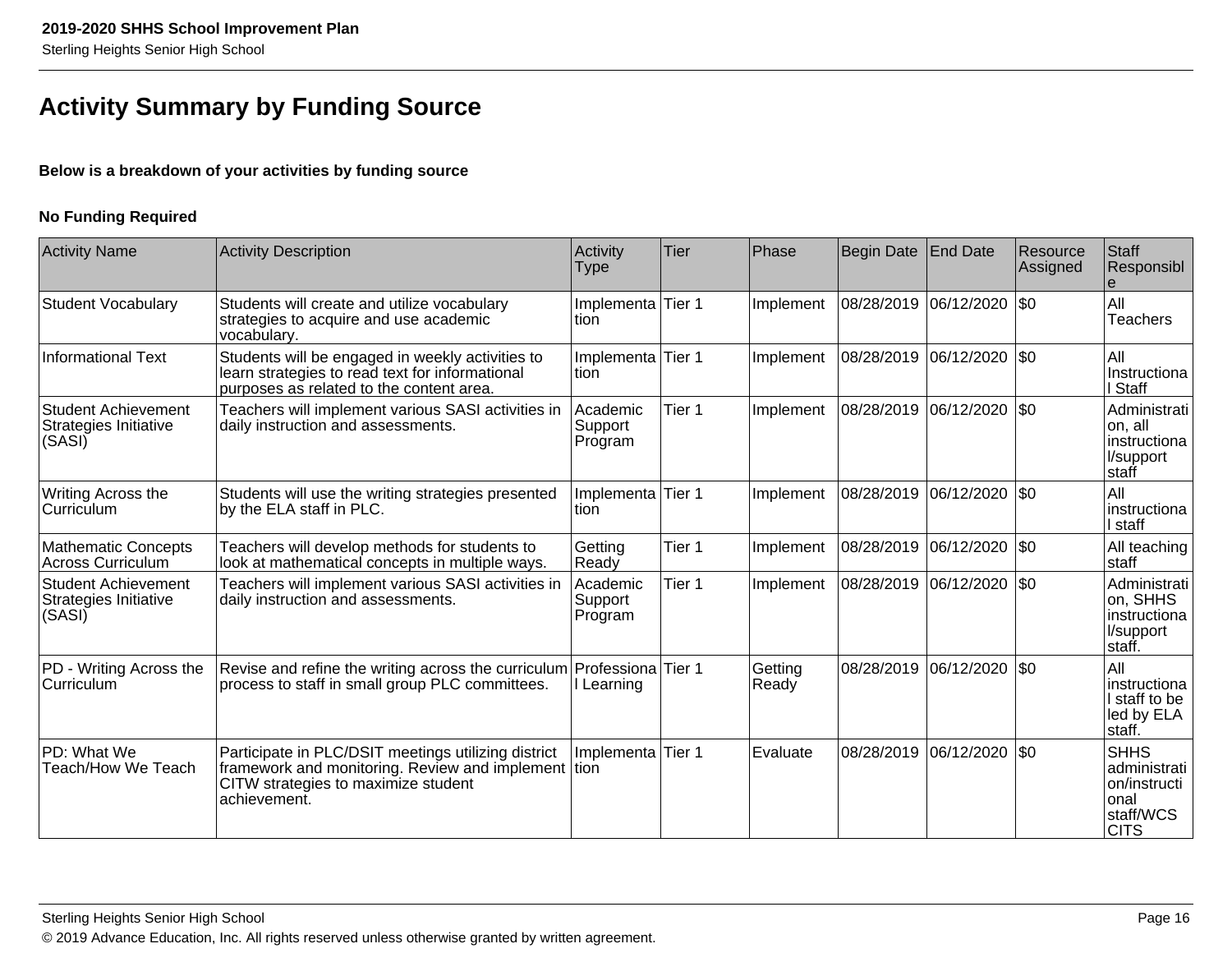Sterling Heights Senior High School

| PLC Minutes/Agendas                                           | Staff participating in PLC will provide minutes and<br>agendas for all PLC department and<br>subcommittee meetings.                           | Professiona Tier 1<br>I Learning                                                                 |                   | Monitor   |            | 08/28/2019 06/12/2020 \$0 |     | <b>SHHS</b><br>Admin,<br>Instructiona<br>Staff,<br>WCS CITS                                                              |
|---------------------------------------------------------------|-----------------------------------------------------------------------------------------------------------------------------------------------|--------------------------------------------------------------------------------------------------|-------------------|-----------|------------|---------------------------|-----|--------------------------------------------------------------------------------------------------------------------------|
| <b>ELA Builder Classes</b>                                    | Reading comprehension and vocabulary building<br>class for struggling readers.                                                                | Implementa<br>tion                                                                               | Tier <sub>2</sub> | Implement | 08/28/2019 | 06/12/2020                | \$0 | Professiona<br>l staff                                                                                                   |
| <b>Implement MTSS</b><br>Process and<br>Intervention Team     | Team meetings to develop action plans for<br>struggling students.                                                                             | Evaluation,<br>Behavioral<br>Support<br>Program                                                  | Tier <sub>2</sub> | Evaluate  | 08/28/2019 | 06/12/2020 \$0            |     | <b>SHHS</b><br>administrati<br>on/instructi<br>on staff                                                                  |
| PD: Data<br>Analysis/Dialogues                                | Create, implement, analyze results of common<br>assessments                                                                                   | Professiona<br>I Learning,<br>Evaluation,<br>Implementa<br>tion,<br>Teacher<br>Collaborati<br>on | Tier 1            | Evaluate  | 09/26/2018 | 06/12/2020 \$0            |     | <b>SHHS</b><br>admin/teac<br>hing<br>staff/WCS<br><b>CITS</b>                                                            |
| <b>Student Achievement</b><br>Strategies Initiative<br>(SASI) | Teachers will implement various SASI activities in<br>daily instruction and assessments.                                                      | Academic<br>Support<br>Program                                                                   | Tier 1            | Implement | 08/28/2019 | 06/12/2020 \$0            |     | Administrati<br>on.<br>teaching/su<br>pport staff.                                                                       |
| PD for Common Core<br>Standards                               | Math staff will be trained on implementing the 8<br>common core practice standards through district<br>professional development opportunities | Getting<br>Ready                                                                                 | Tier 1            | Implement | 08/28/2019 | 06/12/2020 \$0            |     | Math staff                                                                                                               |
| <b>Silent Sustained</b><br>Reading                            | Students will be provided a minimum of 30<br>minutes of silent sustained reading weekly in their<br>English classes.                          | Implementa Tier 2<br>Ition                                                                       |                   | Implement | 08/28/2019 | 06/12/2020   \$0          |     | English<br>teachers                                                                                                      |
| Writing Across the<br>Curriculum                              | Students will have varied opportunities across the<br>curriculum to write in a number of different styles.                                    | Implementa Tier 2<br>tion                                                                        |                   | Implement |            | 08/28/2019 06/12/2020 \$0 |     | All<br>Instructiona<br>I Staff                                                                                           |
| <b>Student Vocabulary</b>                                     | Students will create and utilize vocabulary<br>strategies to acquire and use academic<br>vocabulary.                                          | Implementa Tier 1<br>tion                                                                        |                   | Implement | 08/28/2019 | 06/12/2020                | \$0 | All<br><b>Teachers</b>                                                                                                   |
| PD: Vocabulary<br>Activities                                  | Teachers will meet in PLC and be coached in the<br>art of teaching academic vocabulary activities.                                            | Getting<br>Ready,<br>Implementa<br>tion                                                          | Tier 1            | Implement | 08/28/2019 | 06/12/2020 \\$0           |     | Language<br>Acquisition<br>Specialist<br>Administrati<br><b>on</b><br>School<br>Improveme<br>Int Team<br><b>Teachers</b> |
| Writing Across the<br>l Curriculum                            | Students will use the writing strategies presented<br>by the ELA staff in PLC.                                                                | Implementa Tier 1<br>tion                                                                        |                   | Implement |            | 08/28/2019 06/12/2020 \$0 |     | All<br>instructiona<br>I staff                                                                                           |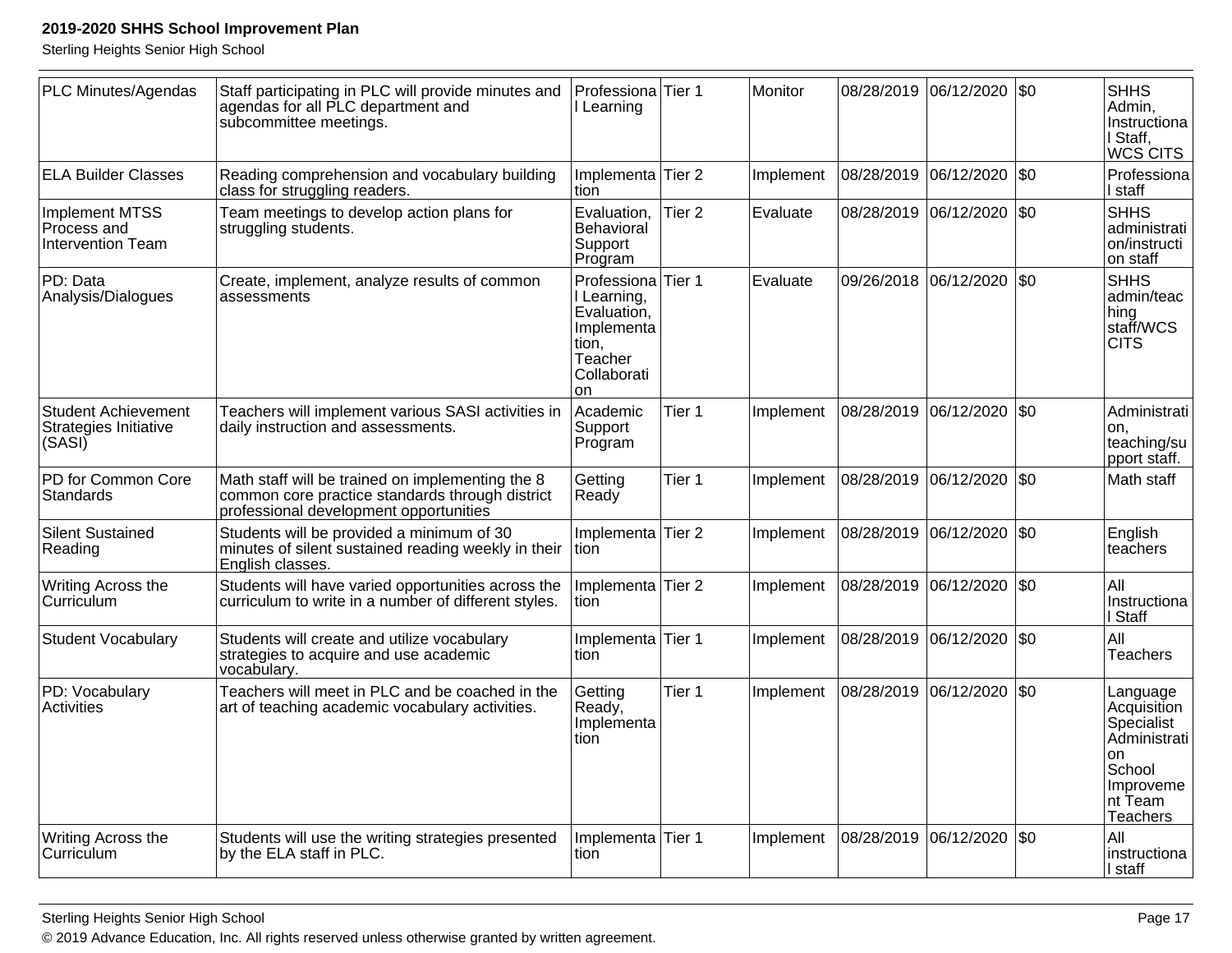Sterling Heights Senior High School

| Writing Across the<br>Curriculum                         | Students will use the writing strategies presented<br>by the ELA staff in PLC.                                                                  | Implementa Tier 1<br>tion               |        | Implement | 08/28/2019 06/12/2020       |            | \$0     | All<br>Instructiona<br>I staff                                                                                    |
|----------------------------------------------------------|-------------------------------------------------------------------------------------------------------------------------------------------------|-----------------------------------------|--------|-----------|-----------------------------|------------|---------|-------------------------------------------------------------------------------------------------------------------|
| PD: Vocabulary<br>Activities                             | Teachers will meet in PLC and be coached in the<br>art of teaching academic vocabulary activities.                                              | Getting<br>Ready,<br>Implementa<br>tion | Tier 1 | Implement | 08/28/2019 06/12/2020       |            | $ $ \$0 | Language<br>Acquisition<br>Specialist<br>Administrati<br>on.<br>School<br>Improveme<br>nt Team<br><b>Teachers</b> |
| <b>Student Vocabulary</b>                                | Students will create and utilize vocabulary<br>strategies to acquire and use academic<br>vocabulary.                                            | Implementa Tier 1<br>tion               |        | Implement | 08/28/2019  06/12/2020      |            | $ \$0$  | All<br><b>Teachers</b>                                                                                            |
| PD: Vocabulary<br>Activities                             | Teachers will meet in PLC and be coached in the<br>art of teaching academic vocabulary activities.                                              | Getting<br>Ready,<br>Implementa<br>tion | Tier 1 | Implement | 08/28/2019                  | 06/12/2020 | I\$0    | Language<br>Acquisition<br>Specialist<br>Administrati<br>on<br>School<br>Improveme<br>Int Team<br>Teachers        |
| PD: Tier I Curriculum -<br>What We Teach/How<br>We Teach | Staff will analyze M-STEP data. Instructional staff<br>will identify and implement CITW strategies to<br>increase student achievement levels.   | Implementa<br>tion                      | Tier 1 | Implement | 08/28/2019                  | 06/12/2020 | $ $ \$0 | <b>SHHS</b><br>administrati<br>on/instructi<br>onal<br>staff/WCS<br><b>CITS</b>                                   |
|                                                          | Close and Critical Reads Students will participate in Close and Critical<br>Reading activities across all content areas<br>throughout the year. | Implementa Tier 2<br>tion               |        | Implement | 08/28/2019  06/12/2020      |            | $ \$0$  | All<br>Instructiona<br>I Staff<br>Members                                                                         |
| PD: Vocabulary<br>Activities                             | Teachers will meet in PLC and be coached in the<br>art of teaching academic vocabulary activities.                                              | Getting<br>Ready,<br>Implementa<br>tion | Tier 1 | Implement | 08/28/2019                  | 06/12/2020 | I\$0    | Language<br>Acquisition<br>Specialist<br>Administrati<br>on.<br>School<br>Improveme<br>Int Team<br>Teachers       |
|                                                          | Close and Critical Reads Students will participate in Close and Critical<br>Reading activities across all content areas<br>throughout the year. | Implementa Tier 2<br>tion               |        | Implement | 08/28/2019  06/12/2020  \$0 |            |         | All<br>Instructiona<br>I Staff<br>Members                                                                         |
|                                                          | CCR Written Responses Staff will include a variety of extended written<br>responses to CCR passages                                             | Implementa Tier 2<br>tion               |        | Implement | 08/28/2019                  | 06/12/2020 | $ $ \$0 | All teaching<br>staff                                                                                             |

Sterling Heights Senior High School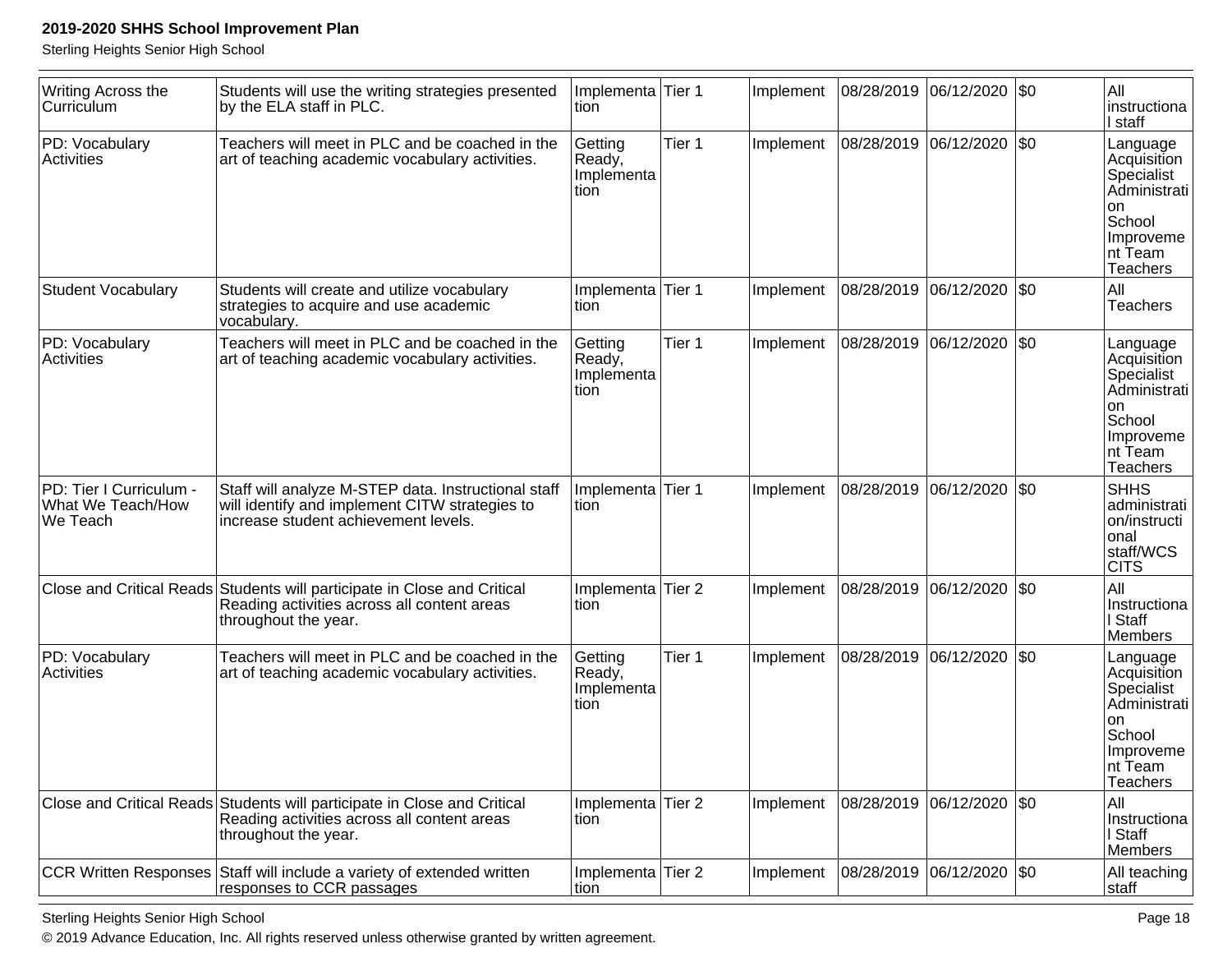Sterling Heights Senior High School

| <b>Express Mathematical</b><br> Concepts                      | Students will evaluate, interpret and be able to<br>communicate information using graphs and charts. tion                                | Implementa Tier 1                                   |                   | Implement | 08/28/2019 | 06/12/2020 \\$0    | lAll<br>instructiona<br>staff                                                        |
|---------------------------------------------------------------|------------------------------------------------------------------------------------------------------------------------------------------|-----------------------------------------------------|-------------------|-----------|------------|--------------------|--------------------------------------------------------------------------------------|
| <b>Student Achievement</b><br>Strategies Initiative<br>(SASI) | Teachers will implement various SASI activities in<br>daily instruction and assessments.                                                 | Academic<br>Support<br>Program                      | Tier 1            | Implement | 08/28/2019 | 06/12/2020 \\$0    | Administrat<br>lors,<br>instructiona<br>l/support<br>∣staff.                         |
| Implement MTSS<br>Process and<br>Intervention Team            | Team meetings to develop action plans for<br>struggling students.                                                                        | Monitor,<br><b>Behavioral</b><br>Support<br>Program | Tier <sub>2</sub> | Monitor   | 08/28/2019 | $ 06/12/2020 $ \$0 | <b>SHHS</b><br> administrati  <br>lon/Instructi<br>onal staff                        |
| <b>Student Vocabulary</b>                                     | Students will create and utilize vocabulary<br>strategies to acquire and use academic<br>vocabulary.                                     | Implementa Tier 1<br>ltion                          |                   | Implement | 08/28/2019 | 06/12/2020 \\$0    | IAII<br>Teachers                                                                     |
| PD: Data<br>Analysis/Dialogues                                | Create, implement, analyze results of common<br>lassessments                                                                             | Monitor                                             | Tier 1            | Evaluate  | 08/28/2019 | 06/12/2020  \$0    | <b>SHHS</b><br>ladministrati l<br>on/instructil<br>Ional<br>staff/WCS<br><b>CITS</b> |
| Math Lab                                                      | Students identified to be struggling in math will be<br>enrolled in the math lab to supplement learning<br>opportunities in mathematics. | Monitor,<br>Implementa<br>Ition                     | Tier <sub>2</sub> | Monitor   | 08/28/2019 | 06/12/2020 \\$0    | <b>SHHS</b><br>Instructiona<br>Staff                                                 |

### **Other**

| <b>Activity Name</b>                               | <b>Activity Description</b>                                                                                                               | Activity<br>Type               | <b>Tier</b> | Phase     | Begin Date                  | <b>End Date</b> | Resource<br>Assigned | Staff<br>Responsibl                                                                |
|----------------------------------------------------|-------------------------------------------------------------------------------------------------------------------------------------------|--------------------------------|-------------|-----------|-----------------------------|-----------------|----------------------|------------------------------------------------------------------------------------|
| PD: Data<br>Analysis/Dialogues                     | Create, implement, analyze results of common<br>assessments                                                                               | Evaluation                     | Tier 1      | Evaluate  | 08/28/2019  06/12/2020  \$0 |                 |                      | <b>SHHS</b><br>ladministrati<br>Ion/instructi<br>onal<br> staff/WCS<br><b>CITS</b> |
| Implement MTSS<br>Process and<br>Intervention Team | Team meetings to develop action plans for<br>struggling students.                                                                         | Academic<br>Support<br>Program | Tier 2      | Implement | 08/28/2019  06/12/2020  \$0 |                 |                      | <b>SHHS</b><br> administrati<br>Ion/instructi<br>lonal staff                       |
| PD - What We Teach;<br>How We Teach                | Participate in timely PLC meetings following<br>district framework and monitoring tools, planning<br>of implementation of CITW strategies | Professiona Tier 1<br>Learning |             | Implement | 08/28/2019 06/12/2020  \$0  |                 |                      | <b>SHHS</b><br>l Admin/Instr<br>uctional<br>Staff/WCS<br><b>CITS</b>               |